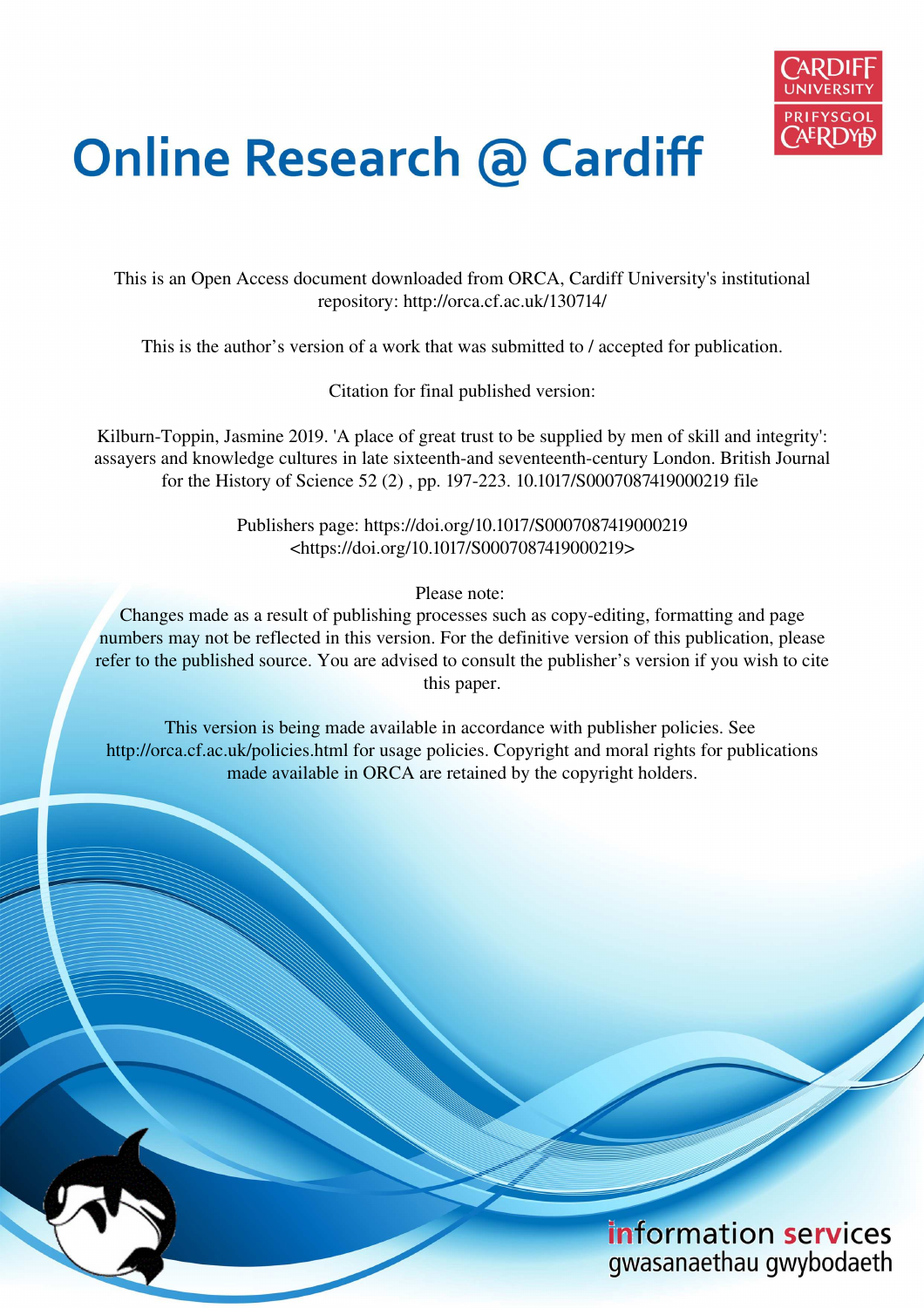## 'A place of great trust to be supplied by men of skill and integrity': assayers and knowledge cultures in late sixteenth-and seventeenth-century London

### Jasmine Kilburn-Toppin

## Postdoctoral Researcher, The School of History, Rutherford College, University of Kent, Canterbury, CT2 7NX.

## J.Kilburn-Toppin-551@kent.ac.uk

The wardens of the early seventeenth-century Goldsmiths' Company stressed that the role of company assayer was truly 'a place of great trust to be supplied by men of skill and integrity'.<sup>1</sup> Expertise and honesty were ideal characteristics for artisans entrusted with great responsibility. Master assayers at Goldsmiths' Hall on Foster Lane, in the heart of the city, and at the Royal Mint, in the Tower, made trials to determine the precious metal content of bullion, plate, and coinage. It was only through 'the light of the assay' that contemporaries might know 'what virtues or evilness' were contained within metals.<sup>2</sup> The results of their metallurgical experiments directly impacted upon the reputations and livelihoods of London's goldsmiths and merchants, the credit of their institutions, and the fineness of coin and bullion. It was widely acknowledged in urban society both that assayers were a highly skilled artisanal grouping, and that their knowledge and expertise, like the materials with which they worked, were extremely precious. More broadly, across sixteenth-and early seventeenth-century Europe, against the backdrop of crises in specie, and the mining boom, assay practitioners garnered new respect and prestige.<sup>3</sup>

The knowledge and working practices of master assayers were also deemed to be valuable by those in London society with a broader interest in material trials, or experiments. Engaged in the separation and transformation of matter, assayers and the affairs of their workshops were a curiosity for those interested in the secrets of nature. As Lazarus Ercker, a sixteenth-century assay practitioner and mint official wrote, 'this Art of Assaying is the very Inlet and Mother of many other honourable and profitable Sciences as Experience teaches us, and the more a man finds out, the more he is stir'd up to the contemplating and doing of things of an higher Nature.<sup>'4</sup> A merchant reported in 1622 that 'coming to the Assay-house [within the Tower liberties], there we found diuers gentlemen desirous to see the manner of making of Assayes of Gold and Siluer'.<sup>5</sup> John Evelyn, diarist, writer, and founder member of the Royal Society, recorded in July 1678 'I went to the Tower to try a Mettal at the Say-Masters, which [disappointingly] onely proved Sulphur'.<sup>6</sup> Surviving notebooks and recipes compiled by amateur gentlemen natural philosophers, such as Hugh Plat, and Clement Draper, are also replete with techniques pertaining to the assayer's testing and separation of metals by fire, solution, and touchstone.<sup>7</sup> In his 1682 translation of Ercker's influential German text on metallurgy, Sir John Pettus FRS presented assaying as one of those bodies of knowledge that would make the 'Arts and Sciences flourish'. Pettus thus claimed to be contributing to 'the free communication of such things as had many Ages before lain secret'.<sup>8</sup>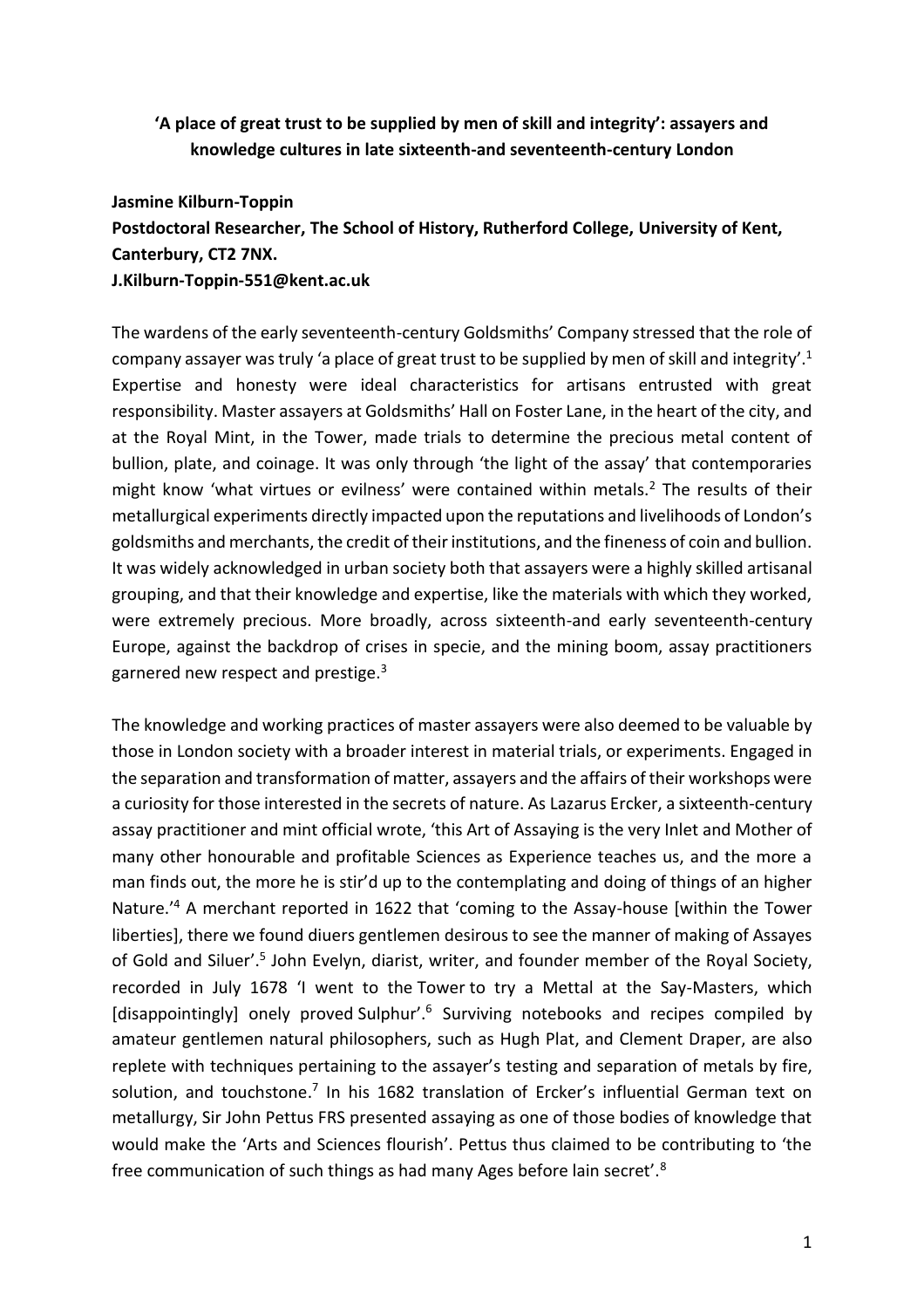As an occupational group, or knowledge community, assayers cannot be neatly categorised into craft, commercial, or 'scientific' realms. Their activities and exchanges belie any purported boundaries between artisanal, mercantile, and experimental worlds. Moreover, despite the best efforts of institutional authorities, their craft secrets could not be contained within the walls of workshops at Goldsmiths' Hall, and the Mint. The embodied expertise of assayers at work was observed and commented upon by interested parties, and occasionally taught to gentlemen by insubordinate artisans. Manuscripts alleging to reveal the mysteries of the assayers' working practices circulated within the metropolis. Notwithstanding the significance of their professional activities to contemporaries, assayers and their knowledge cultures have barely featured in cultural, commercial, or scientific histories of early modern London. Individual assayers are fleetingly mentioned in institutional histories, but they never take centre stage; and we have no clear sense of collective practices, epistemologies, or social networks.<sup>9</sup>

This absence of London's assayers from wider discussions of knowledge communities and cultures is all the more striking in view of the flourishing academic interest in artisanal, scholarly and mercantile exchanges. Across urbanised Europe, long-standing boundaries between workshop experimentation and intellectual/humanistic discourse were breaking down.<sup>10</sup> In north Italy and south Germany 'the textual and pictorial elaboration of the mechanical arts in codices allowed their transformation from "know-how," available for constructing things in the world, to "knowledge" involving rational or mathematical principles'.<sup>11</sup> Craftsmen in the free imperial cities of the Holy Roman Empire developed an 'artisanal epistemology', articulated through material products of the workshop and written treatises on the mechanical arts. Pamela Smith has argued that this distinctive philosophy was centred on the craftsman's experiential understanding of the natural world, 'a way of knowing nature' gradually accumulated through years of physical toil in the workshop. Knowledge was achieved by doing. Crucially, in addition to enhancing the prestige of (certain) craft practitioners, Smith interprets this artisanal epistemology as a central force behind the development of natural philosophy and the experimental method.<sup>12</sup> The work of Deborah Harkness has drawn attention to 'the densely social communities of practice' which formed the bedrock of London's seventeenth-century empirical culture. Medical practitioners, mathematical instrument makers, botanists, and alchemists, among other groups, developed communities, literacies, and practices 'that led to an increasingly sophisticated hands-on exploration of the natural world'.<sup>13</sup>

This article is intended as a contribution to this broader interrogation of making, testing, knowing and experimenting in early modern Britain and Europe. It sets out to address a series of broad questions about the nature of assayers' working practices and epistemologies. What were the characteristics of an expert assayer? How was their expertise acquired, and why might this be codified? How significant were London's institutional bodies, specifically the Goldsmiths' Company and the Royal Mint, in developing collective identities and attitudes to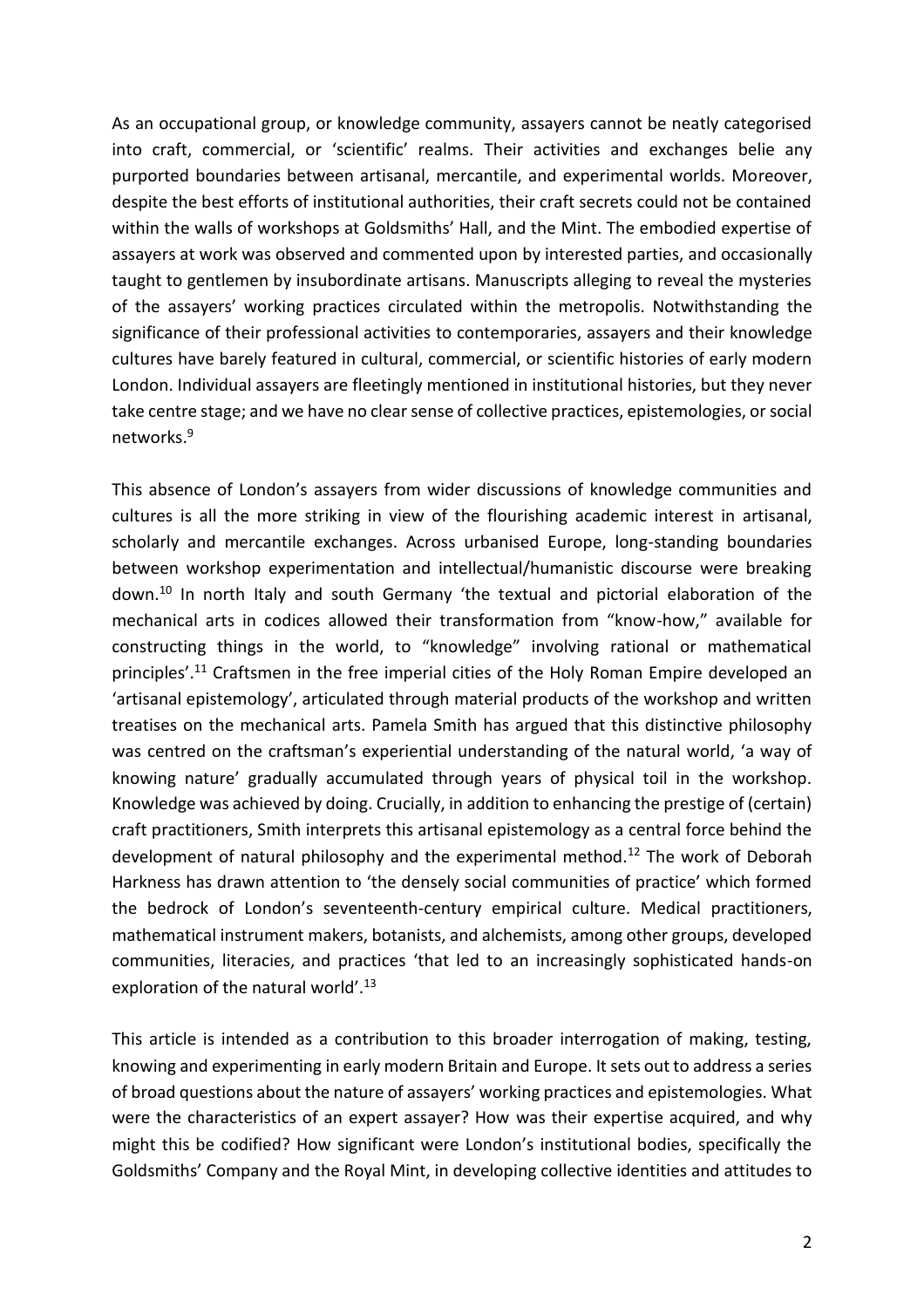knowledge making? To what extent can we speak of a distinctive knowledge culture of assay trials? And, finally, how might we conceptualise the assayers' contribution to, or interaction with, London's broader 'scientific culture'? These issues are explored through a wide-ranging body of sources, including institutional court minutes and accounts, artisanal petitions, mercantile guidebooks, diaries, correspondence, recipe books, and natural philosophical treatises. As far as the sources allow, the discussion is centred upon the perspective of the master assayers themselves.

This examination of the culture of assay in London begins with the institutional workshop spaces in which assayers undertook their professional activities, and the corporate cultures of which they were a part. We then turn to the manuscript cultures through which assayers codified and communicated knowledge, secrets and techniques to broader urban audiences, perhaps beyond the walls of craft and commercial establishments. Finally, we assess exchanges, and social and epistemological tensions, between assayers and the wider community of Londoners engaged in scientific knowledge production and dissemination.

#### **Institutional spaces and knowledge cultures**

From the thirteenth century, the Royal Mint was housed at the Tower of London. The Tower mint was the primary institution in England for the production of silver and gold coin. Its officials and moneyers 'were incorporated as "one body perpetual" with the right to use their own common seal, to hold land, and to sue in any court'.<sup>14</sup> The built environment of the Mint consisted of a series of structures which gradually spread, by the end of the fifteenth century, to fill the narrow space between the inner and outer walls, or curtain walls, of the Tower. The most significant Mint buildings were situated along what was known as Mint Street, which ran northwards from Byward Tower, up to Legge's Mount.<sup>15</sup> Archaeological excavations undertaken in the 1970s at Legge's Mount, the north-west corner of the Tower, uncovered brick buildings with furnaces, and the remains of crucibles (clay pots), bone ash cupels, parting and distillation vessels, and scrap metal; all crucial apparatus and materials for metallurgical workshop processes. This was almost certainly the location for the assaying of silver, and parting of silver and gold.<sup>16</sup> The assay master, in residence at the assay house at the Tower mint, had the crucial responsibility of testing the quality of bullion and coinage.<sup>17</sup> A contemporary treatise stressed that 'the assay master whose charge is of the greatest weight [of all Mint officials] and requireth most skill for his is a judge of the standard between the prince and the subject'.<sup>18</sup> During the Trial of the Pyx, the master assayer's integrity and expertise were regularly put to the test. This ceremonial testing process involved the assay of a sample of coins produced at the Mint by a jury of experienced goldsmiths, to ensure the coinage met the standards set by the crown.<sup>19</sup>

The other major institutional assay workshop was located in the centre of the city; from December 1478, an assay house and a salaried assayer were located in Goldsmiths' Hall.<sup>20</sup>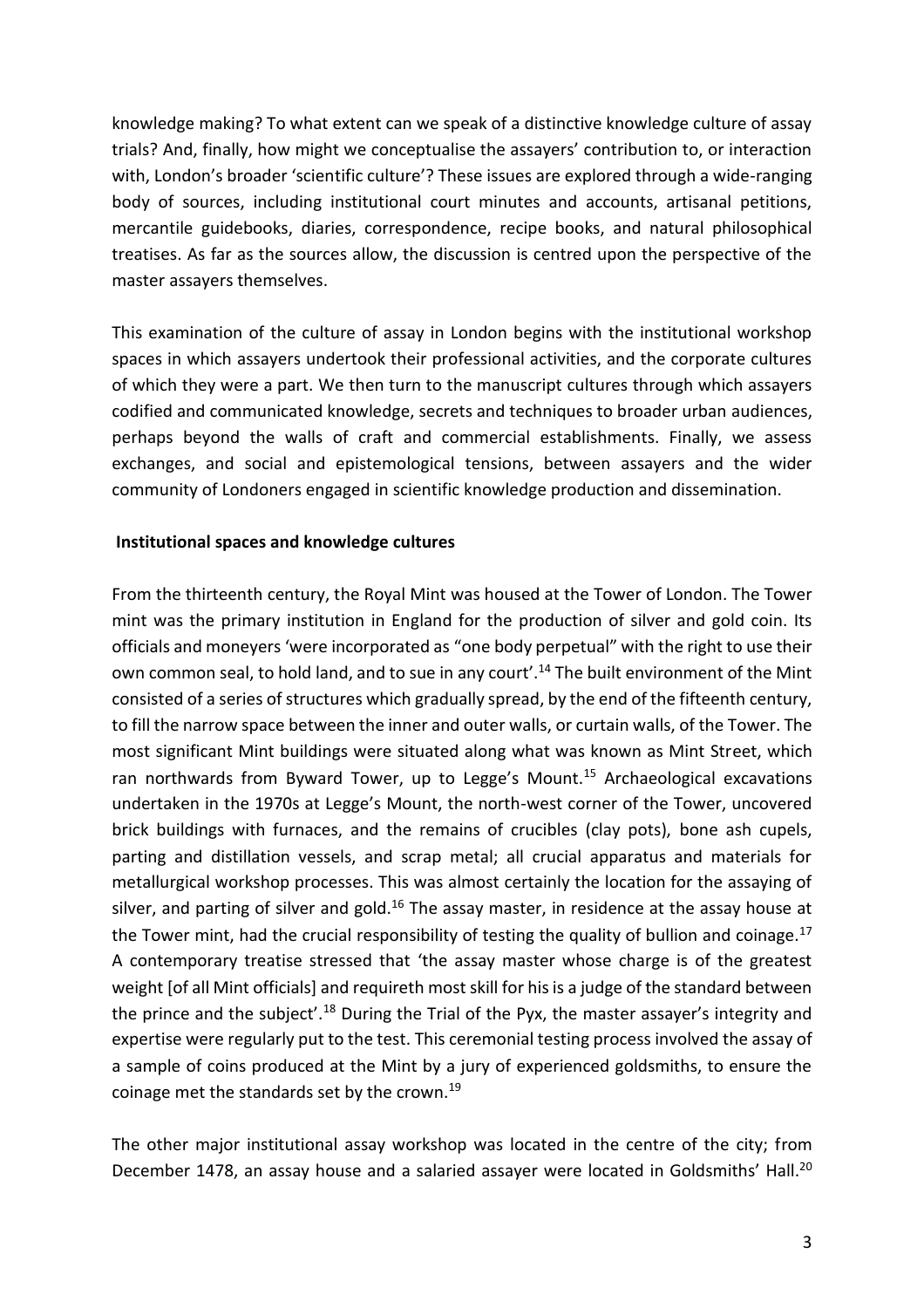This institutional building was situated on the corner of Foster Lane and Maiden Lane, in the midst of a dense network of goldsmiths' workshops and retail spaces, just north of the westend of Cheapside. In the late fifteenth century, a centralised system of daily testing and marking (or 'touching') the wrought plate of London's goldsmiths replaced the custom by which company wardens periodically assayed plate in the premises of individual goldsmiths.<sup>21</sup> This artisan tested the raw materials - silver and gold ingots - used by London's goldsmiths, and their wrought silver articles, to ensure that all were of the correct standard. The assay master also checked the weights used by precious metal workers. The oath of the common assayer emphasised the significance of his personal integrity:

You shall swear to [...] truly assay all such gold and silver as shall be brought to you to assay. And also you shall melt all pieces of gold and silver delivered to you truly and impartially, without any deceit, to the least waste and damage possible [...] And every article of gold and silver that you receive you shall keep safely, recording it all in writing and returning it honestly when you are asked to do so, making a true account of it uninfluenced by favour or affection, hatred or ill-will.<sup>22</sup>

A representation from the 1670s of the interior of the assayer's workshop at Goldsmiths' Hall reduced the complex workshop processes, and social relationships, to a series of numbered illustrations (figure 1).

The lived reality of the common assayer's working practices proved to be much more complicated than this oath and visual depiction suggested, not least because the testing process was inherently subjective and volatile. For fire assay, also called cupellation assay, the practitioner took a sample of precious metal from the article to be tested, which was weighed, and then melted down multiple times in a cupel (cup of bone ash) with lead until the base metals in the sample were absorbed into the cupel. Base and precious metals thus separated, the fineness of the pure sample, or bead, was then weighed and calculated.<sup>23</sup> Assay by fire involved an experiential understanding of many workshop variables, including furnace temperatures, and the malleability of metals. Materials and elements might behave in unexpected ways. A fourteenth-century manuscript note from the Royal Mint recommended that in every instance of testing 'at least three impeccable assays should be made, lest through overheating or otherwise the silver should have spurted out from one of the assays and lest from draughts or a failure of the fire, the assay should have cooled, or by the fall of coals or in any other way the assay or silver should have been diminished.<sup>'24</sup> The assayer at Goldsmiths' Hall and the Tower mint (sometimes, controversially, the same man) was also enmeshed in a complex series of institutional relationships, hence, acting truly and impartially in the eyes of guild and mint governors, merchants, and working goldsmiths was oftentimes a challenge. But for our purposes, fortunately, it was precisely when relations between the goldsmiths and their assayer broke down that accounts of expected standards, customs and values are most clearly articulated in the company archive.<sup>25</sup>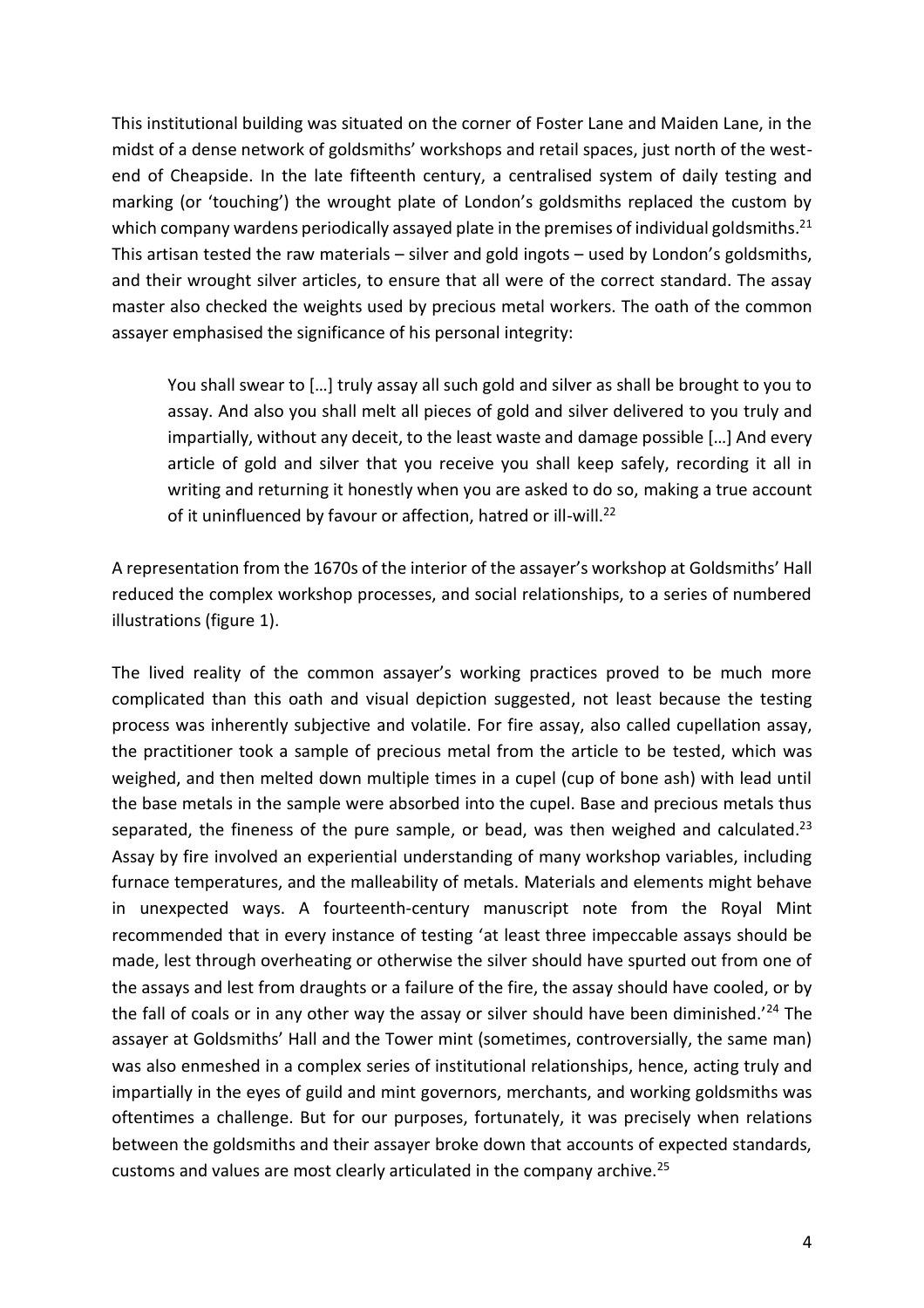Managing the physical space of the assay house at Goldsmiths' Hall was a perennial and unique challenge for the guild. In part this was a consequence of its location within a multifunctional institutional space. The famed sixteenth-century metallurgist Georgius Agricola recommended that the assayer 'should close the doors of the room in which the assay furnace stands, lest anyone coming in at an inopportune moment might disturb his thoughts when they are intent on the work'.<sup>26</sup> The deputy assayer in early modern London had no such splendid isolation. A survey of Goldsmiths' Hall dating from the 1680s shows the extent to which the assayer's working and living space was embedded in the company building, and the wider urban environment (figure 2). At any one time within Goldsmiths' Hall numerous political, social, domestic and commercial spatial practices were undertaken by men (and occasionally women) of varying statuses. As we will see, unsolicited eyes observed workshop activities, and ears overheard company secrets.

The Goldsmiths' concerns about interferences with the assayer's labour were often more pointed than mere distraction. There was also a distinct corporate cultural ambiguity about the extent to which the common assayer's working practices ought to be made visible to interested parties. The deep-rooted ideal of secrecy in relation to the craft mystery (the valuable collective embodied skills and techniques of the guild), meant the assayer's workshop ought to be shielded from prying eyes and inquisitive ears from outside of the goldsmiths' guild.<sup>27</sup> The Goldsmiths' Company's first extensive book of Ordinances and Statutes, compiled in September 1478, included appropriate penalties 'if any man reveals the secrets of his craft'.<sup>28</sup> More specifically, the trials undertaken by institutional assayers were meant to be discreet and private in order to uphold the allegedly impartial nature of the process, and they were thus ideally concealed from all but the employees of the workshop and institutional authorities. And yet, this very secrecy, and apparent lack of transparency concerning the deputy assayer's workshop activities, repeatedly led to complaints and controversies. In the hands and judgements of London's assayers lay the purity of specie and the livelihoods of artisans and merchants. The honesty and quality of their work also reflected upon institutional reputations. Thus a balance was continually renegotiated between 'secrecy' and 'openness' in relation to the working space of the Goldsmiths' Company's assay master. Unlike, for example, the company parlour, a site of civic governance that became progressively more exclusive over the course of the sixteenth and early seventeenth centuries, regulating access to, and views of, the assay house was an altogether trickier endeavour.<sup>29</sup>

The Goldsmiths' Company archive sheds light on the challenges faced in restricting observation and entry to institutional assay workshops. First, craft secrets were a marketable commodity, and thus might be communicated and performed outside of the workshop and sold. In 1560 the assistants chastised their assay worker John Kirk for bargaining with certain gentlemen of the Court 'to teach them the feate of assayes making'. The wardens told him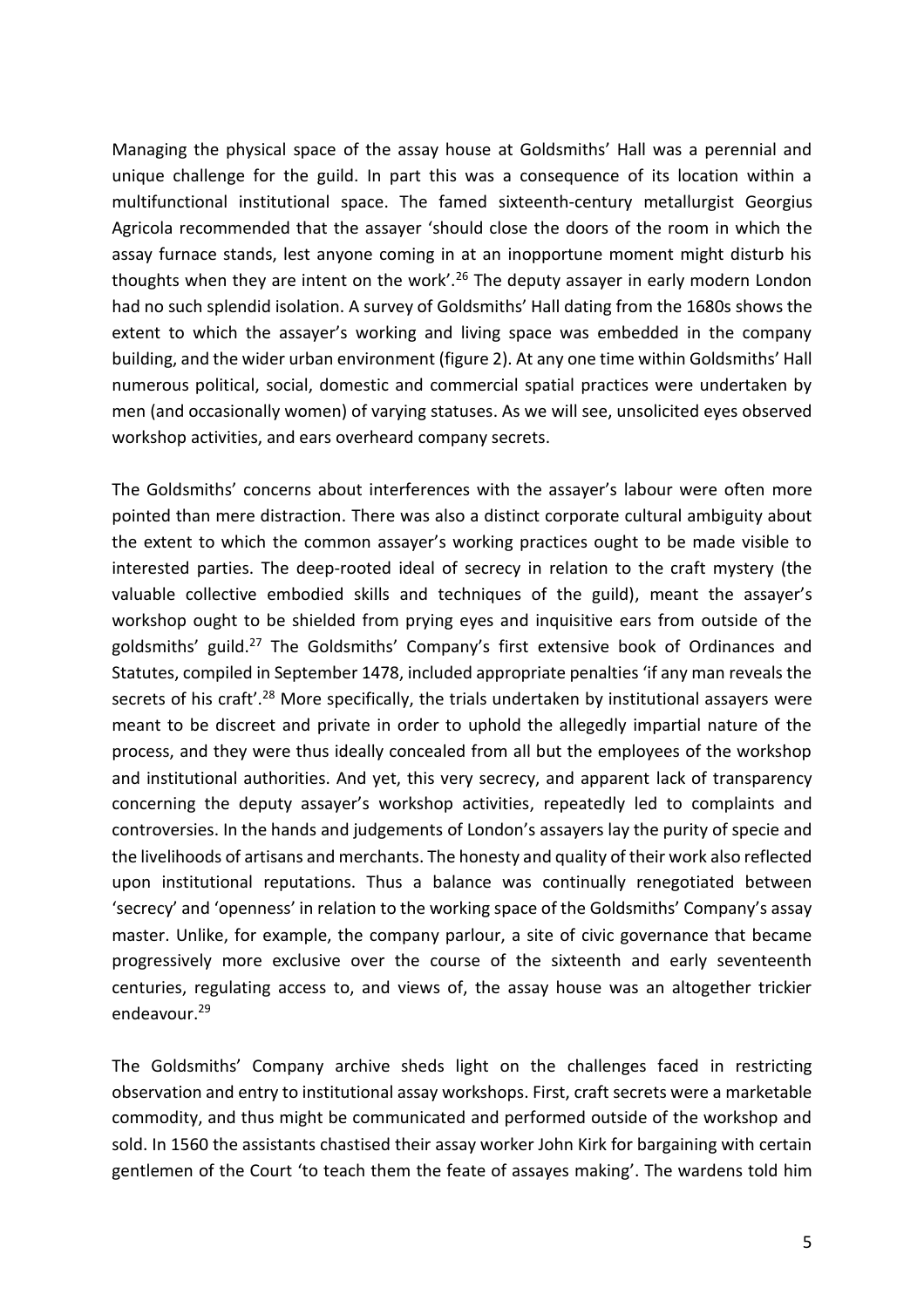that it was unlawful, and contrary to his oath, 'to open that or any other secret of his mystery to any man that is not free thereof.' Kirk said that 'he had taught others,' and 'would do it again for money,' and 'stood stoutly on his defence'.<sup>30</sup> We find in the early seventeenth century that workmen employed by the deputy assayer were gossiping about the 'secrets of the assay house' to stranger goldsmiths on a street adjacent to Goldsmiths' Hall.<sup>31</sup> The physical boundaries of the assayer's workshop, especially doors and windows, also had to be closely monitored when trials were taking place. In August 1601, for instance, the company governors ruled that no man should walk on the terrace while the assayer and touch wardens were at work 'and doe sitt and debate about the affaires of this societie'; from the vantage point of the elevated terrace one could covertly observe the activities taking place in the assayer's chamber.<sup>32</sup>

The space of the assay house was also understood by contemporary artisans to be intimately associated with the skill and integrity of its office-holder. In extremis the physical state of the built environment, and the (dis)honourable reputation of the assay master, were even seen to be mutually reinforcing. This perceived association is amply demonstrated by two especially contentious and long-running disputes between the assay master and the wider body of London's goldsmiths. In the 1560s common assayer Richard Rogers was in repeated conflict with the assistants of the company.<sup>33</sup> Tensions were generated in part because he held a prominent position at the Mint, in addition to his company role.<sup>34</sup> As the assayer at Goldsmiths' Hall was called upon to be a check on the assayer at the Tower, through the assay of the coinage at the Trial of the Pyx, Rogers was said to be in effect 'his owne judge, not without great suspicion of partiality'.<sup>35</sup> Suspicions about Rogers were also focused upon his keeping an open shop on Cheapside 'where he also dwelleth'. Despite the ordinances of the guild, which stated that the common assayer should reside in Goldsmiths' Hall, Rogers would not 'give over his occupueyncye and dwellynge in Chepe, and come dwell in his house [...] w[i]thin goldsmiths hall'.<sup>36</sup> The assistants lamented in December 1564 that the tenement which rightly belonged to the office 'now standeth and of long tyme hathe stande voyde and emptie to the great harme and decay of the same'. The governors of the guild here equated the increasingly decrepit edifice of the assayer's institutional residence with the diminishing integrity of the officeholder. Three years later, the assistants were still complaining of Rogers's 'frivolous delays' in removing himself from Cheapside to the 'house belongyng to his office of assayes makynge as other his pr[e]decessors [...] tyme out of mynde have done'. When Rogers was finally dismissed from the company post in 1567, he pointedly kept in his possession the physical contents of the Assay Office, including the weights and tools for trials, belonging to the guild, until the matter was resolved to his satisfaction.<sup>37</sup>

The exceptionally protracted early seventeenth-century disagreement between deputy assayer John Reynolds, and a group of working goldsmiths, also speaks directly to matters of skill and integrity, and legitimate oversight of the space of the assay house.<sup>38</sup> In May 1629, a group of thirteen working goldsmiths presented a petition thoroughly besmirching Reynolds's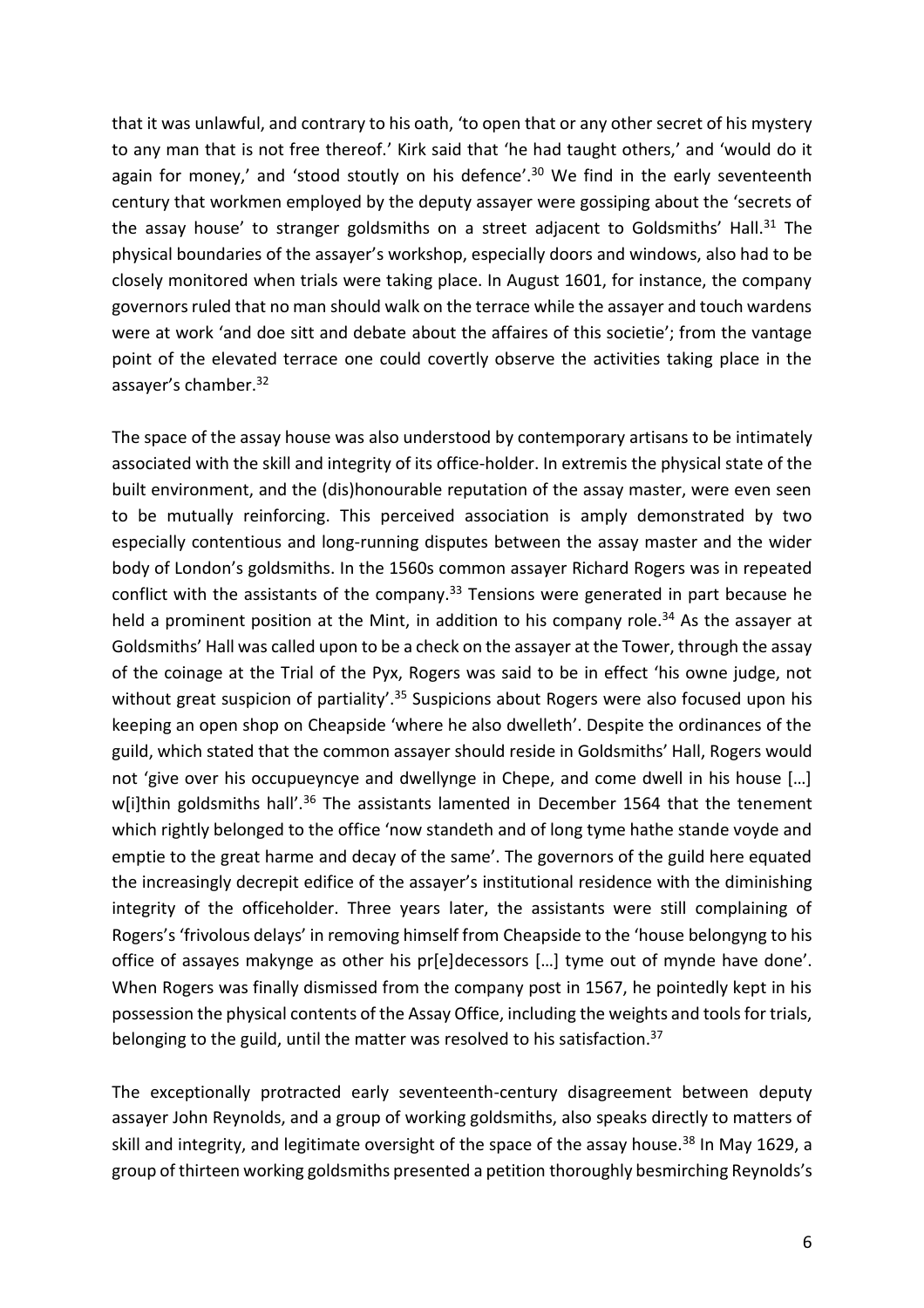personal honour and professional integrity. Clearly their grievances had been mounting for some time. The document detailed eight reasons why 'wee the workemen [...] conceave that neither hee the said assayer nor his servants are fit to judge or refuse our plate'. The root of their objection was that, far from acting with the integrity that his office required, Reynolds, having 'sett aside all fear of God hath violated his annual oath by favour, affection, hate and evil will to diverse [...] men of this mistery'. Reynolds was said to be 'partial in his office, allowing plate of the fineness of the standard to be touched for them that he favoureth and causing the wardens to break some far better of such workemen disaffected by him'. In a revealing insight regarding the anticipated personality traits of a master assayer, Reynolds was said to lack control of his passions or senses. He had an irrepressible 'fury or rather madness' and 'in his rage hath misused many' by breaking plate that was later proved to be up to standard. The petitioners especially resented the idea that Reynolds presumed himself to have royal protection, on account of his dual role at Goldsmiths' Hall and the Tower, 'affirming himself to be his majesties servant daring any man whome he hath wronged once to touch him, commanding the wardens in the kings name to do as he would have them'.<sup>39</sup>

Reynold's counter-petition to these accusations of partiality, maliciousness and mismanagement, speaks directly to the matters of skill, honesty and regulation of the space of the assay office with which this article is concerned. Reynolds assured the wardens that the oath of his office was 'a bond of Integrity laid upon his conscience his sufficiency of skill and knowledge required for that place, being not inferior to any his predecessors'. Further, the master assayer proposed that the primary cause for the workmen's discontent was the new spatial context within which the assayer's judgements were enacted. Reynolds suggested that the 'innovation' of destroying 'men's stuffe' in the assay house rather than the parlour, and 'without due ceremonie and solemynitie', was encouraging 'turbulent spirits'.<sup>40</sup> Reynolds was dismissed from his role as common assayer at Goldsmiths' Hall, but his comments regarding the witnessing of work and judgements were acted upon. The company court decreed that all deceitfully made plate should be broken in the parlour before two wardens, not in the Assay House, or elsewhere, and that the clerk should certify the deceit, and the workman's name, to the next court.<sup>41</sup> Moreover, select groups of working goldsmiths were encouraged to observe trial personally.<sup>42</sup> Making the workshop activities of the company assayer visible to the wider body of goldsmiths was significant at this moment to repair the trust and accountability of the assay house.

Collective judgements were also important when London institutions were making assessments of the expertise and suitability of artisanal candidates for the post of common assayer or master. When hiring a new deputy assayer, the Goldsmiths' Company required short-listed applicants to demonstrate their practical skills in front of select groups of goldsmiths at the assay house in Goldsmiths' Hall.<sup>43</sup> Similarly, the Mint instigated a competitive process of evaluation for their assay master. When in post as Master of the Royal Mint, Isaac Newton wrote extensively of a prolonged controversy between two candidates.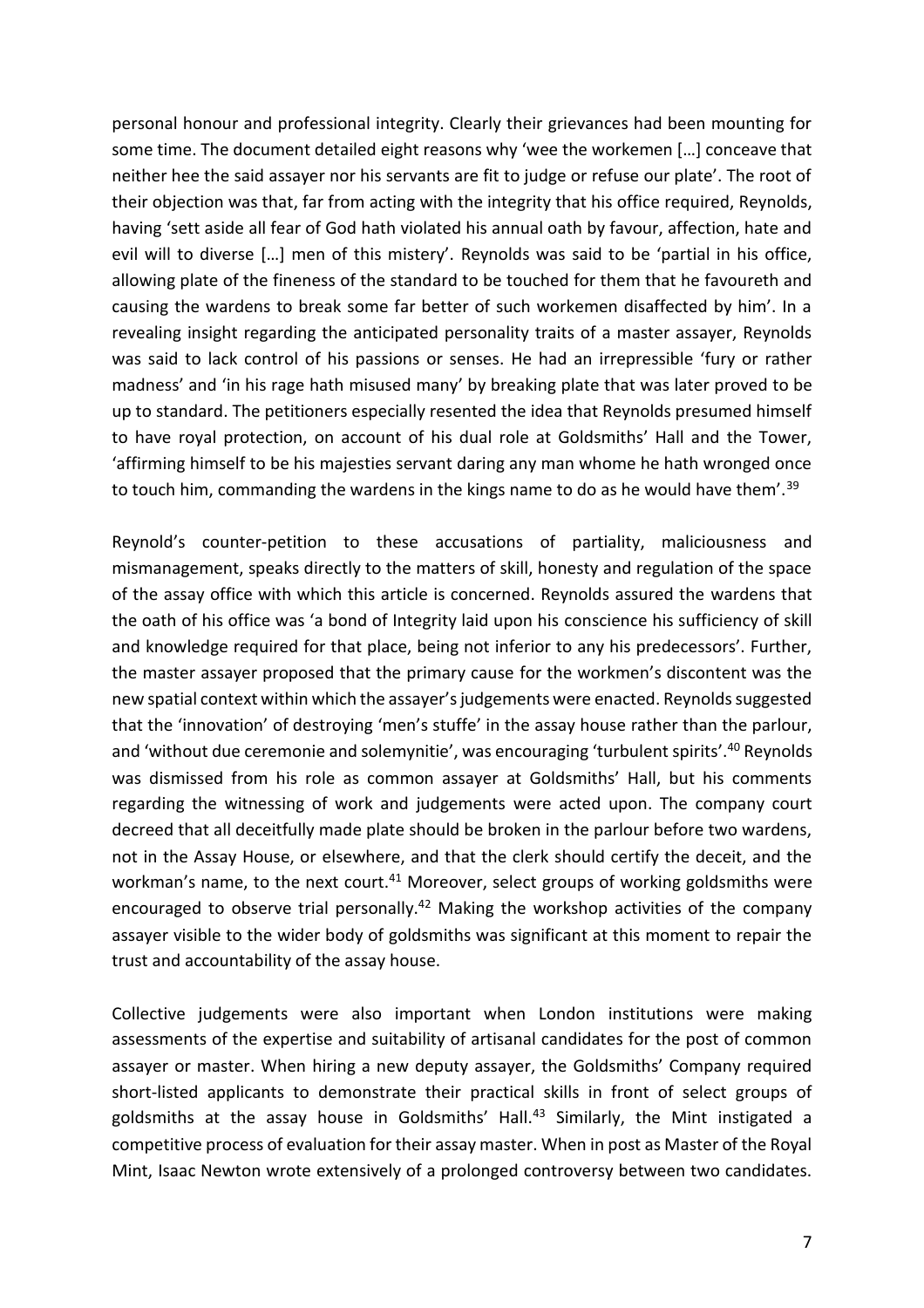In writing his defence of assayer Charles Brattle, and simultaneously playing down the claims and expertise of assayer Catesby Oadham, Newton disclosed considerable detail about the assessment process. Moreover, it is notable that a formal practical appraisal was deemed necessary, despite the fact that Charles Brattle succeeded his brother, Daniel Brattle, as queen's assay master, having aided him in this post for several years.<sup>44</sup> Brattle and Oadham, and two other unnamed assayers, 'had a Comparative Trial before the officers they made each of them Eight Assays of Gold in four successive Fires, two in artiffice, and as many of silver [...] M<sup>r</sup>. Brattel was [...] observed to handle things with more Dexterity and dispatch'.<sup>45</sup> Tellingly, one of the disparaging arguments put forward about Oadham focused precisely upon the lack of perceived legitimacy of (non-institutional) witnesses. Newton wrote that few of the 'Merchants & Goldsmiths' who certified Oadham's skill were 'men of note for skill in assaying, or ever met together to see him make a competent number of successive Assays whereby they might be able to judge of his skill'.<sup>46</sup>

Presumably assayers did learn their craft through apprenticeships to expert practitioners, but since workshop learning was based upon observation, experience, and tacit exchanges, not codified knowledge, there is a general lacuna of evidence for the learning of crafts in early modern Britain and Europe.<sup>47</sup> It is evident, however, that the skills of assaying, and more specifically, the office of master assayer at the Royal Mint and the Goldsmiths' Company were roles that were ideally kept within trusted families (or expert networks), such as the aforementioned Brattles.<sup>48</sup> After an extraordinary thirty-five years of service, company assayer William Dymock requested in 1611 that the Goldsmiths' Company might be 'pleased to grant the reversion of his office to his son'. He stressed that over his lengthy tenure he had 'educated and made his son fit for the office'. Upon his death six years later Dymock's request was granted, and his son, Thomas Dymock, succeeded to the office. In 1653 it was reported to the court of wardens that Abraham Jackson, the son of company assayer Alexander Jackson, was 'helpful to his father in the exercise of the place'; as a consequence of which the wardens remitted him the fee of his freedom. Two years later the company offered to pay Abraham, 'brought up to the mystery of an assayer', twenty pounds per annum. In 1661 he was officially sworn an assayer for the Goldsmiths' Company.<sup>49</sup>

## Knowledge communities and manuscript cultures

In early modern cities institutional knowledge cultures were not just observed in the workshop. Urban residents might also encounter artisanal practices and customs through texts. Manuscripts and printed treatises on craft practices were produced and circulated in ever greater numbers in sixteenth- and seventeenth-century Europe, and allegedly revealed to literate audiences 'the secrets of the arts' which had formerly been hidden within artisanal work sites.<sup>50</sup> Texts on craft secrets were part of a diverse genre of 'books of secrets', which included, but was not limited to, 'directives to make everyday foodstuffs and medicines or a set of alchemical instructions or technical trade know-how'.<sup>51</sup> As Pamela Smith has suggested,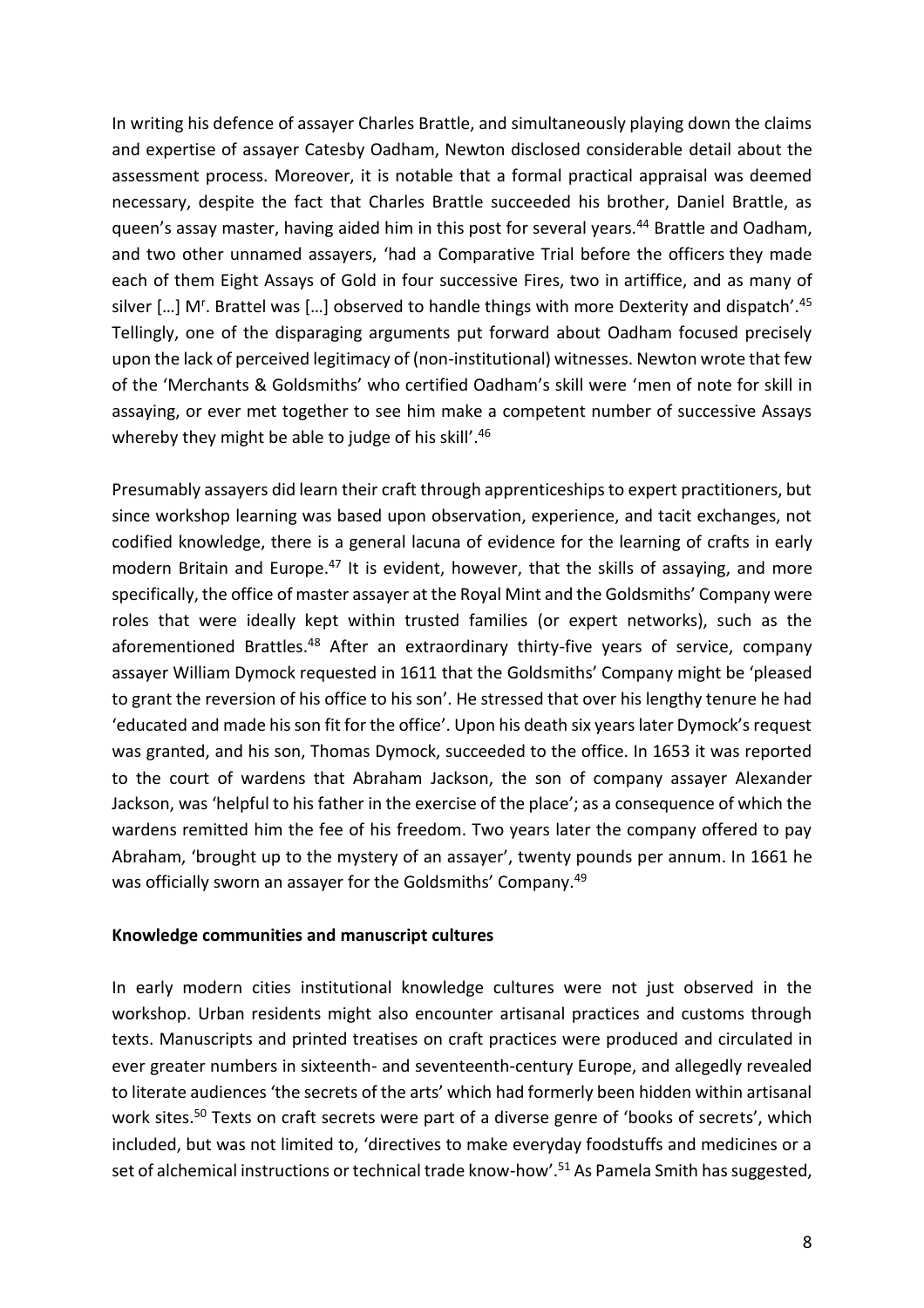'books of secrets [...] were an articulation of the experiential knowledge of craftspeople and practitioners that was "hidden" in the things of nature or in the material craft.'<sup>52</sup> We focus here upon two such London-based manuscripts, which emerged from an established tradition of writing about metallurgical processes and were rooted in the institutional workshops whose spatial and social practices we have just observed. These manuscripts provide unusual insights into the techniques, proficiencies, materials and tools required for undertaking trials by assay. They also demonstrate the contemporary significance of the codification of expertise.

On 20 June 1606, the wardens of the Goldsmiths' Company were presented with the gift of a manuscript whose author 'had taken greate paines in translat[i] on'.<sup>53</sup> The work was entitled The Gouldesmythes' Storehowse. Wherein is layde up many hidden secrets of that Ingenious Misterie (figure 3). The text had been presented, 'compiled, made, and drawen into this Method by H-G. Citizen and Gouldsmythe of London', and is dated 1604.<sup>54</sup> As is typical of books of craft secrets and technological treatises, the Storehowse explores a wide variety of subject matter, including the social and institutional organisation of the Mint, translations of late-medieval lapidaries, and alchemical experiments and formulas.<sup>55</sup> The manuscript consists of eighty-three quarto leaves and is divided into three books, containing multiple short chapters.<sup>56</sup> Thematically, the overall focus of the work is on the activities of assaying, refining and monetary circulation.

It is probable that this manuscript was a collaboration between a father and son, both named Hannibal Gamon, and both members of the Goldsmiths' Company. The son, Hannibal Gamon the younger (bap. 1582), graduated from Broadgates Hall, Oxford with a BA degree in 1603, and an MA in 1606.<sup>57</sup> He was a company exhibitioner, meaning that he received financial support from the Goldsmiths' Company towards his university education. In 1603 the company gave him five pounds 'toward his grace in the universitie and the charges of his com[m]encement', and on receipt of the manuscript in 1606, the guild gave him ten pounds towards his commencement 'to be Master of artes'.<sup>58</sup> The Gouldesmythes' Storehowse thus appears to have been a learned gift presented in return for the company's patronage of Gamon's higher education; indeed the company's arms feature prominently on the title page of the manuscript, and the wardens were pleased that he 'shewed A thankfull minde to the Company in the dedicat[i]on' of the book.<sup>59</sup> Hannibal Gamon senior gained his freedom in 1575 and was a practising goldsmith, with premises on Cheapside. Multiple members of the Gamon family were also members of the Goldsmiths' Company, including Henry Gamon, brother of Hannibal Gamon the younger (who gained his freedom through apprenticeship in 1604), and Richard Gamon, son of Hannibal Gamon the younger (who gained his freedom through patrimony in 1626).<sup>60</sup>

The Gouldesmythes' Storehowse contains many references to ancient and contemporary sources, including Aristotle's Ethics, Pliny the Elder's Naturalis Historia, and Agricola's De re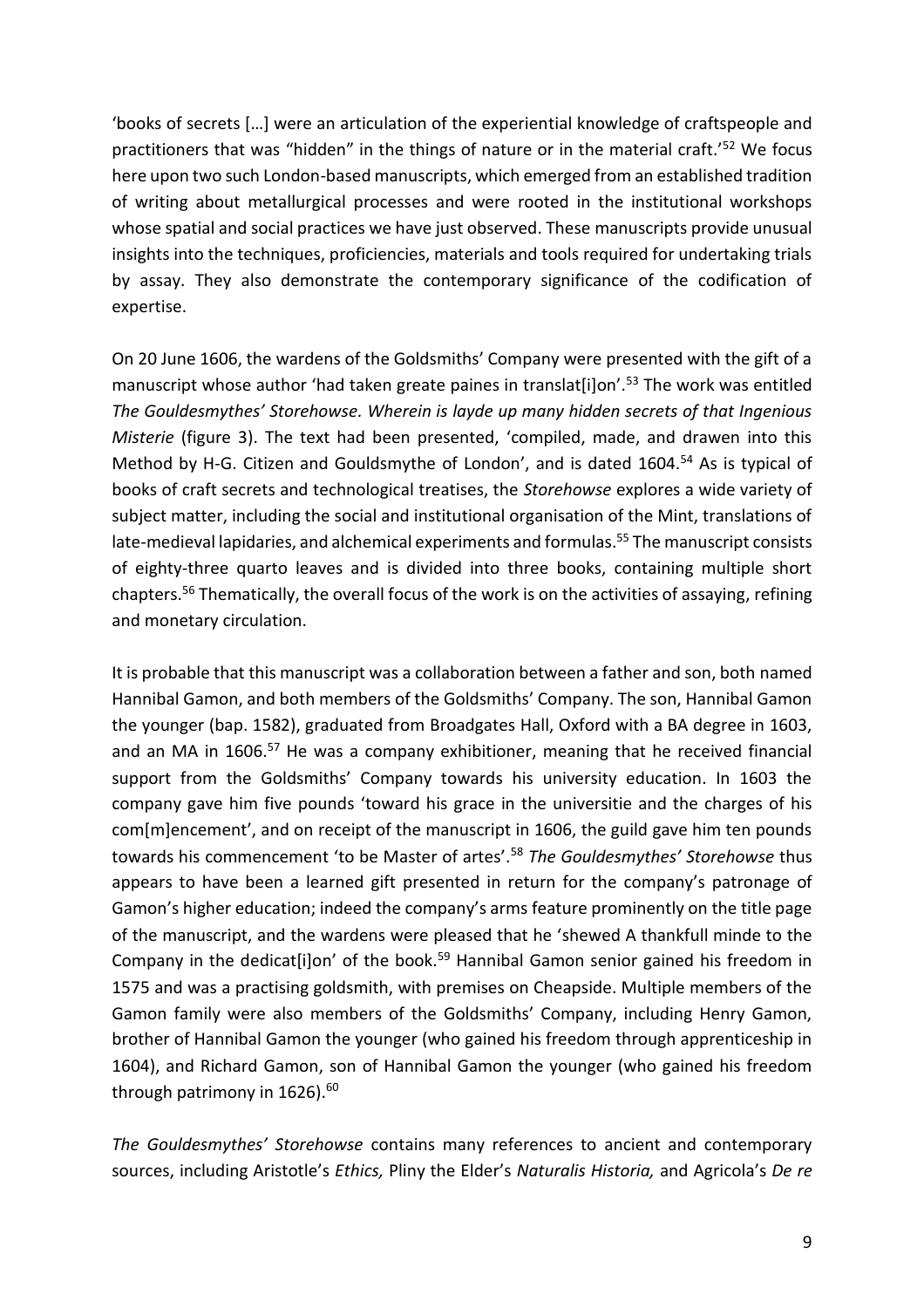*Metallica*. <sup>61</sup> It is also evident that the authors of the *Storehowse* had read a copy of Thomas Aunsham's early sixteenth-century manuscript on minting and assaying.<sup>62</sup> As deputy to comptroller Sir Henry Wyatt, Aunsham, who 'gave daily attendance' at the Royal Mint, was ideally placed to write about institutional knowledge cultures. He was also well informed about continental practices of metallurgy.<sup>63</sup> Hannibal Gamon the younger was evidently well positioned to compile a treatise that included scholarly references, and details about contemporary craft practices and controversies. There are, though, certain particulars about workshop practices which could only have been known by his father. These details include a first-hand account of the outcome of the Trial of the Pyx in 1600 and 1601, for which Gamon senior had served on the jury.<sup>64</sup> The likely circumstances behind the composition of the *Storehowse* – of a university-educated author in dialogue with workshop-based artisanal practitioners – are similar to the 'collaboration and communication' between different cultures of learning and knowledge that Pamela Long has identified in southern Germany and northern and central Italy from the early fifteenth century.<sup>65</sup> Authors of early-modern technical treatises often originated from artisanal families.<sup>66</sup>

The second institutional manuscript under examination here is entitled *Mint and Moneta*  (Mint and Money). This text comes from the archive of the Royal Mint, and is a presentational copy, but little else about the manuscript's author or the precise circumstances of its production is known. Archivists have dated it to the first decade of the eighteenth century.<sup>67</sup> A discussion of the expertise and precision involved in metallurgical testing would have been very timely in the decade following the Great Recoinage (1696).<sup>68</sup> The manuscript is divided into two books, consisting of numerous short chapters. The first focuses upon weights and the production and testing of coin and is, essentially, a copy of an anonymous sixteenthcentury treatise. The second is in effect a short history of the Royal Mint.<sup>69</sup> The complexity of descriptions of workshop processes are suggestive of an author who was either undertaking these practices himself or, at the very least, was a close observer. It is evident that the author of *Mint and Moneta* had also read a copy of *The Gouldesŵythes' Storehowse*, as several passages are copied verbatim. Like the writers of the *Storehowse*, the author of *Mint and Moneta* was deeply immersed in the rich literatures of metallurgy; he stressed that the contents of his manuscript were 'proved by all the most skillfullest men in these arts as well beyond the seas as here in England'.<sup>70</sup>

For the purposes of this exploration of cultures of assay, these manuscripts bring to light significant themes relating to testing, making and knowing materials, instruments and the natural world, three of which are examined here. First, the texts emphasised the importance of both experiential and propositional knowledge. The expertise of assayers in undertaking trials is said to be rooted not simply in a mathematical understanding of metallic compositions, or a book-based humanist education, but also, crucially, through experience gained through years of repetitive toil in the workshop and acutely trained sensory faculties. There is no clear distinction made here between the activities of the 'mind' and those of the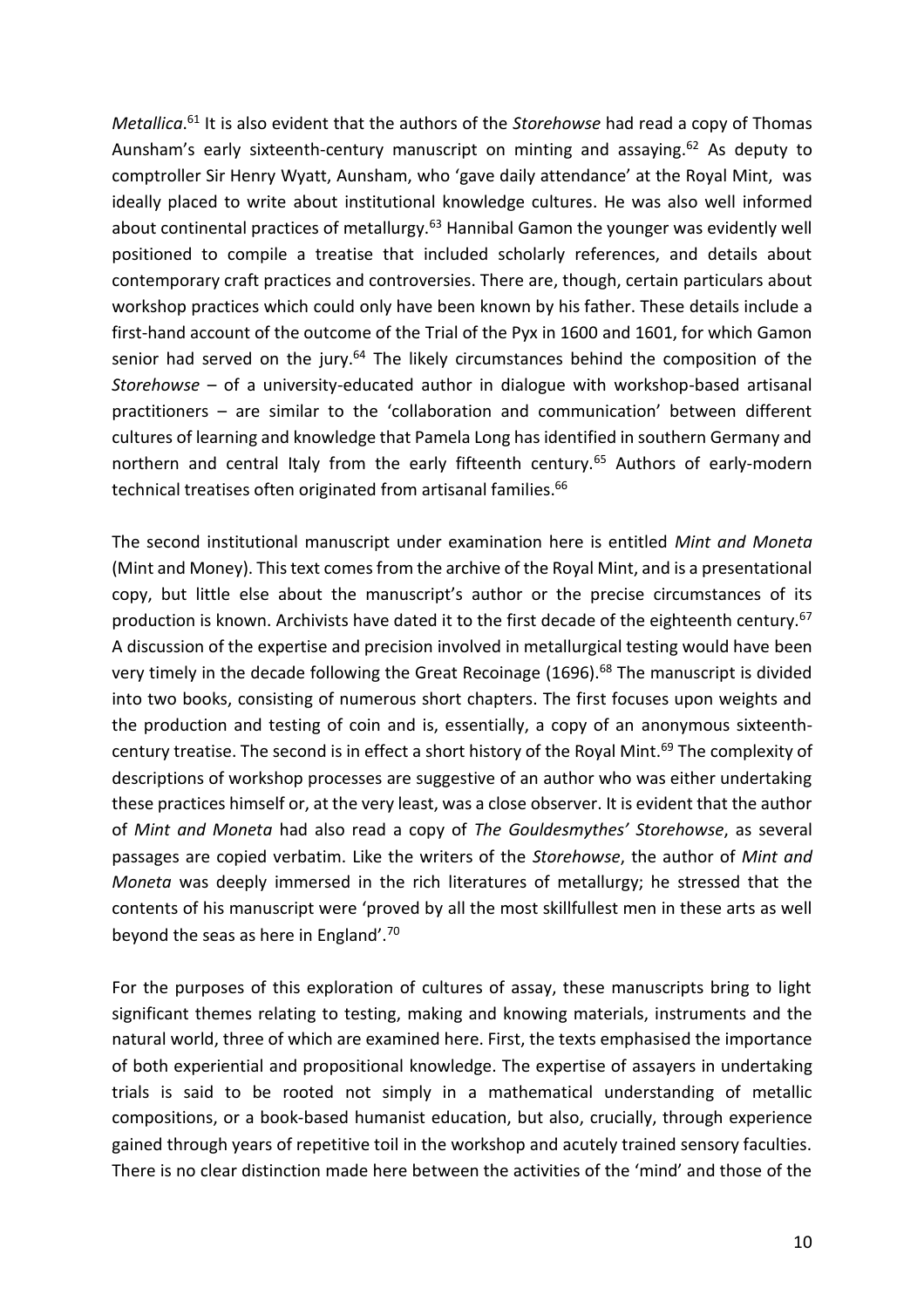'hand'. Second, the practitioner-authors argued that testing was a collective social process, which ideally took place in particular institutional locales, amongst select groups of institutionally-trained master craftsmen/officials. It is well established that the experimental activities of gentlemen natural philosophers had definite spatial and social dimensions; so too did artisanal knowledge making.<sup>71</sup> Third, these sources reveal something about the interrelationship between authorship, the codification of embodied epistemologies, and institutional knowledge cultures.

In a chapter on the philosophy of money, in the first book of the Storehowse, Gamon claims that whereas every man knows by sight the basic distinction between bullion and money, assay by a 'man experte and skilful throwe practize in the Arte of Assaye Makinge', is required for 'the perfit knowledge of Golde and Sylver'. It was said by Gamon that assay by fire, through which the material purity of a metallic sample is tested, 'Requyrethe a p[er]fit Assaye man, whose p[er]fection must be grounded upon Artificiall Exercise; for these things doe rather consist in doinge, then in Resoninge, for they are not eselie reduced to matter of Argument, unlesse Exercise be joyned w[i]th speche'.<sup>72</sup> It was thus not enough for a man to have read about the craft process of assaying, textual learning was no substitute for first-hand manual practice, or 'Exercise'.

Through this emphasis on the embodied elements of artisanal expertise, Gamon reiterated the counsel of contemporary authorities on assaying. In Pirotechnia, one of the most influential metallurgical treatises of the early modern era, Italian Vannoccio Biringuccio stressed the importance of 'sending out for information, making observations myself, and [...] talking with someone who I knew to be experienced'.<sup>73</sup> The German metallurgist and mining and assaying practitioner Lazarus Ercker (ca. 1530-94) stated in his Treatise on ores and assaying (1580), which was inspired by Agricola's De re metallica, that 'these things cannot be pictured on paper in such a way that they can be understood and judged merely by reading about them. Reading shows you the way, but the work of your own hands gives you the experience.'74

The personal qualities of the 'perfect' assayer, who must be acutely aware of any defect which would make the assay 'uncertaine and not reportable', are further developed within the Storehowse. Assaying, it was said, 'askethe a good Judgement, gotten rather by yeares and experience, then by speculation and dispute', furthermore 'besydes his grownded experience in this scyence or mysterye [the artisan] should have a perfit eie to vewe [or 'discerne'], and as stedye a hande to waye for other mens senses cannot serve him'.<sup>75</sup> The master assayer ideally had both innate and well-developed sensory perceptions that were honed through constant repetition of material experiments in the workshop.<sup>76</sup> In order to make informed assessments of material properties and transformations he was expected to employ his full range of senses, not simply sight.<sup>77</sup> Agricola advised practitioners to pay attention to the odour emitted when assaying gold.<sup>78</sup> In a discussion of the evaluation of tin, Biringuccio spoke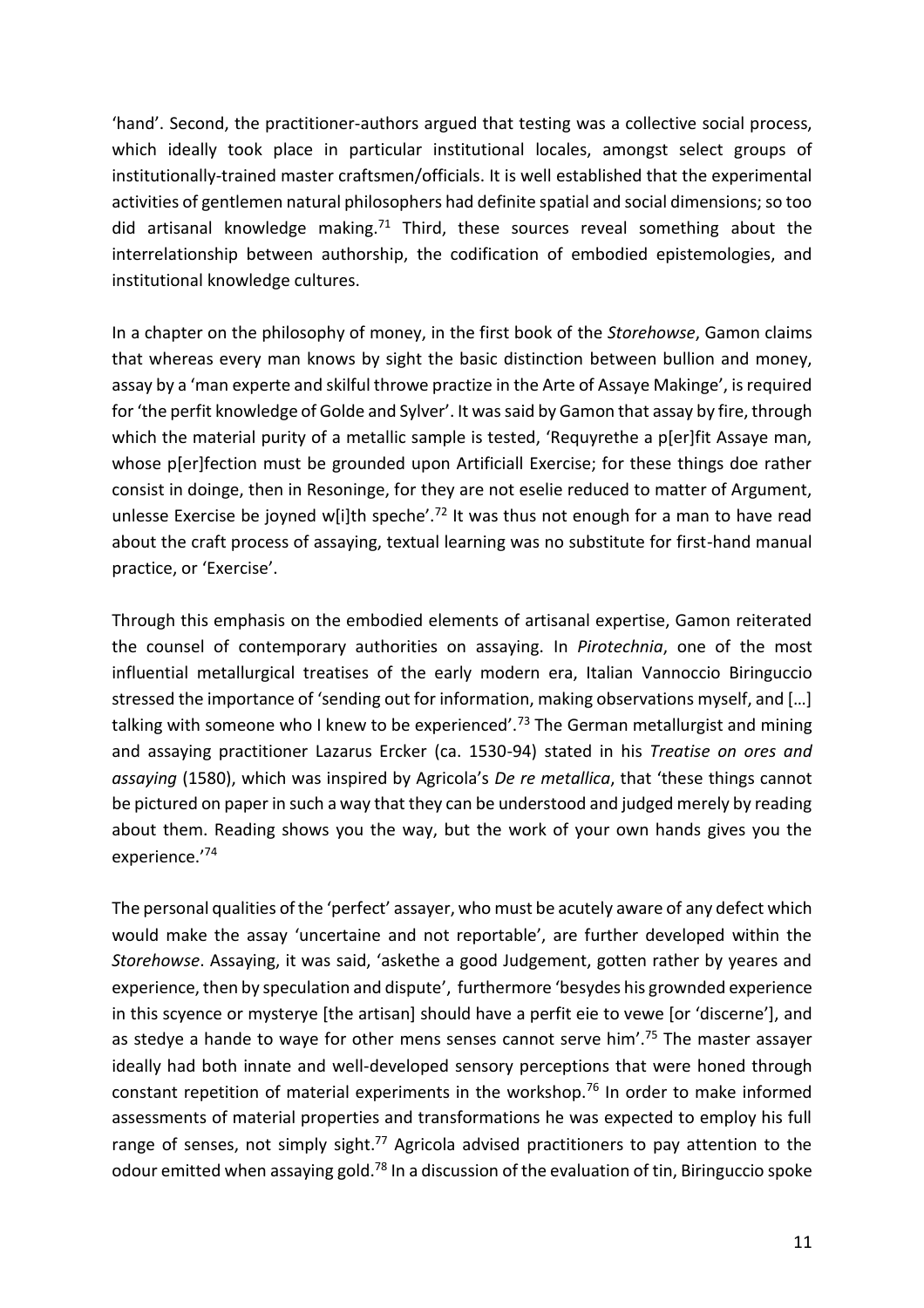of 'the whitest and hardest, or, when it is bent or some thin end of it is held tightly by the teeth, is heard to crackle as frozen water does'.<sup>79</sup> In the third book on recipes for the assaying of gold and silver, Gamon wrote of the importance of hearing when testing precious metals with acid: 'to have surer knowledge therof laye your eare unto the saide glasse and yf it be full laden and charged w[i]th sylver it will sounde in this wise. bott, bott, bott'.<sup>80</sup> The author of Mint and Moneta repeated this advice about the necessity of listening when attending to and evaluating volatile workshop materials, and using taste to ascertain subtle differences of purity when conducting assay by touchstone.<sup>81</sup>

According to these author-practitioners, the metallurgical expert should thus combine extensive workshop experience and uniquely attuned sensory perceptions. The fundamental instrument in the assayer's endeavours was his own body, but this artisan also had thorough knowledge and understanding of his workshop tools; Gamon asserted that 'w[i]thowte knowledge therin, the worke master shall goe blindlye to worke'.<sup>82</sup> These artisans did not perceive any kind of tension between the application of wide-ranging haptic knowledge, including taste, smell, and touch, and the use of finely-tuned precision instruments, such as balances, that could measure with extreme accuracy. Sixteenth-century metallurgical authorities had stressed that an ability to make one's own tools, including balance, crucible, and furnace, was an essential element of an assayer's mastery. Biringuccio claimed 'that it can be said that there are almost as many different shapes of furnaces as masters'.<sup>83</sup> Ercker suggested that the filing and joining of the proof balance or scales was the most impressive achievement: it 'is a special Science, and is the true Master-piece'. Manufacture and maintenance of this precision instrument 'doth try many times a Master [...] and it certainly must be managed by an ingenious, and not a dull Soul'. The assayer had to ensure that the balances were kept clean of dust, that the scales were not agitated by currents of air, and to set the measuring instrument with 'bright and clear Glass, that the Light may come into it, and that all things may be seen'.<sup>84</sup> Attention to these variables was essential to the act of weighing, a vital part of the assayer's working practices. Accurate weighing - and written accounts - of bullion, plate, and coin were vital for keeping track of any losses or gains (or indeed thefts) as precious metals underwent transformation during assay.<sup>85</sup> For the assayer at the Mint managing the fluidity of gold and silver, 'it is necessary to remain with the eyes always open and to keep the balance and pen always in hand'. 86

The authors of the Storehowse and Mint and Moneta described in detail the materials and techniques required for making cupels. Ideally these vessels were made from the burnt, crushed and compacted 'Cheek Bones of the fish called Pike, or else the sharp picked ends of Harts Hornes and for a need the Bones of Chickens'.<sup>87</sup> They also included drawings of the metallurgist's workshop instruments and equipment. The earlier manuscript includes illustrations of touch needles; the Mint text contains a rich variety of drawings of workshop instruments, including furnaces, a set of balances, crucibles, tongs, and vessels for storing solutions (figures 4 and 5). Each diagram has an accompanying textual description, and a two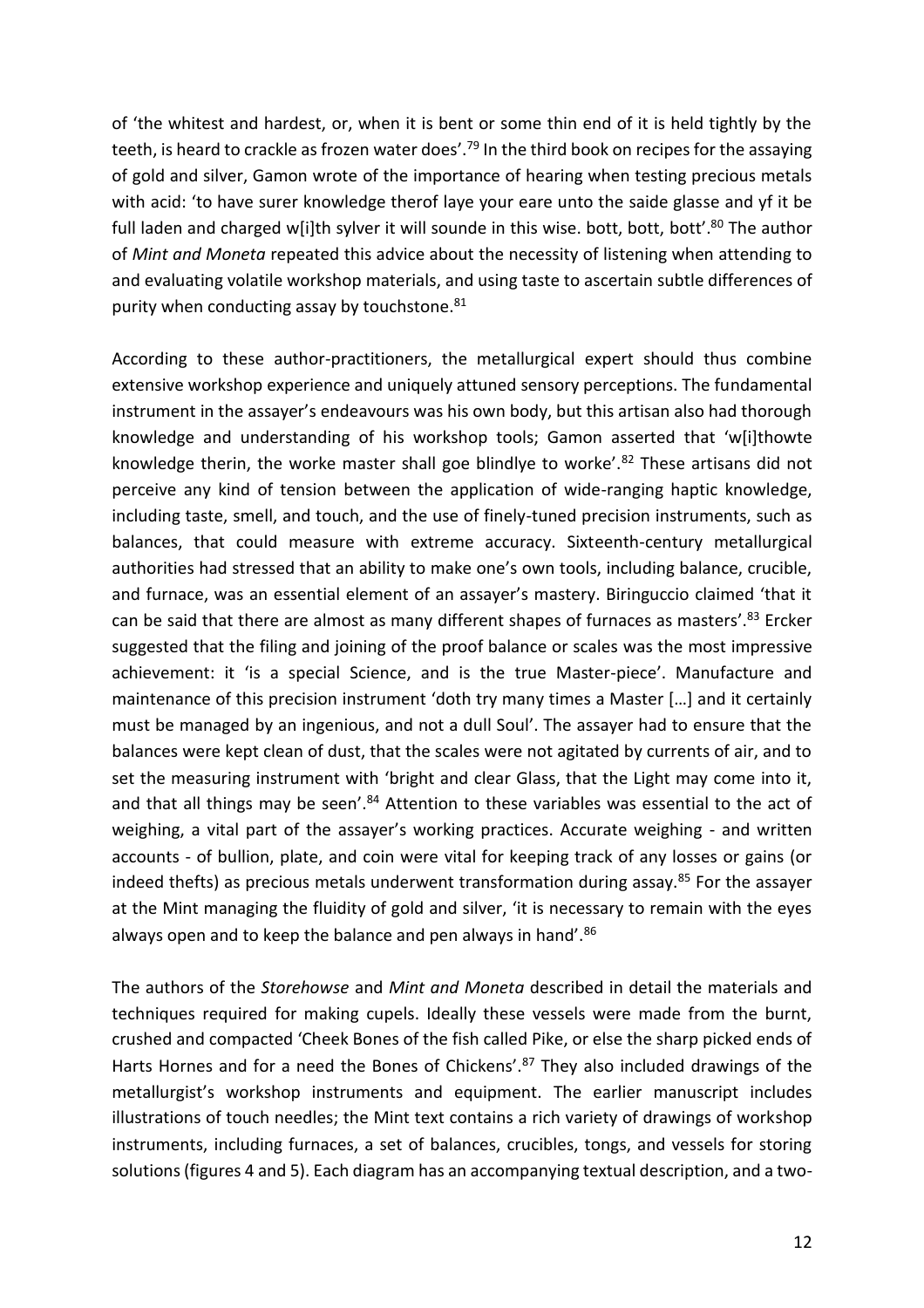page spread of drawings is headed 'the patterne or modell of the forme of severall adjuncts fit for to be known of a skilful assay ma[ister]'.<sup>88</sup> The assayer's balances are given special visual prominence, displayed in an ornate open-sided case. In sixteenth-century assaying texts authors explicitly stated their rationale for including illustrations. Agricola hired illustrators to represent tools 'lest descriptions which are conveyed by words should either not be understood by men of our own times, or should cause difficulty to posterity'.<sup>89</sup> Technical drawings might thus aid the reader's understanding of artisanal processes. Whether he was a fellow practitioner or non-expert they were a help in codifying and communicating experiential knowledge. These illustrations were also undoubtedly a means of deepening interest and intrigue in the practices being described, and they capture the (early modern, and modern) reader's attention. The drawings in the Mint manuscript, in the same hand as the text, might further have been an attempt at demonstrating the expertise of the author.

Experience, repeated trials, extraordinary sensory perceptions and comprehensive understanding of workshop tools were thus all deemed to be significant features of the master assayer's practice. This is a combination of expertise for the production of knowledge with which supporters of the 'new method of philosophizing' would have been wholly in sympathy; it is (only) the assayer's social status which makes him an unreliable participant.<sup>90</sup> The authors of these presentational manuscripts on assaying also stressed the importance of collective participation, and witnessing, of workshop activities. The labours of the assayer were ideally observed and endorsed by groups of skilled office-holders. Patrick Wallis's work on guild searches of artisanal shops and work spaces throughout the early modern metropolis similarly stresses the importance of this collective decision-making dimension. Groups of three of four citizens would apply their full range of senses and technical abilities when making judgements about material quality.<sup>91</sup>

Collective judgement was of especial urgency when the value of the coinage was at stake. The description in The Gouldesmythes' Storehowse of the Trial of the Pyx undertaken 'in one parte of ye Inner Chamber in ye Starre Chamber', affirms the social and political weight of the collective nature of artisanal knowledge making.<sup>92</sup> The text reveals that fifteen 'Ancient and skilfullest goldsmythes' were chosen for the jury, and 'thyther they all resorte, [to the star chamber] w[i]th their glasse, waightes, stronge water, and all other things necessarye pertinent to asaye makinge'. It is indicative of the social structure of London society, and the perceived need to ritually perform social difference, that 'the Lordes goe to dynner in the nexte Roomthe, and so the Jurie goe to worke, that they maye be redie w[i]th their verdict against the nobell men have dyned'.<sup>93</sup> In 1601, however, a year in which Haniball Gamon senior was serving on the jury, 'This Tryall being thus made, and findinge the furnace for want of use not agreable [...] we departed, to make farther Tryall at the Goldesmythes Hale'.<sup>94</sup> Similarly, the account of assay of bullion and coins in Mint and Moneta places a strong emphasis upon the collective nature of the testing process. Assay took place in a locked chamber in the sight of 'at least three' institutional officials.<sup>95</sup> Contemporaneously Isaac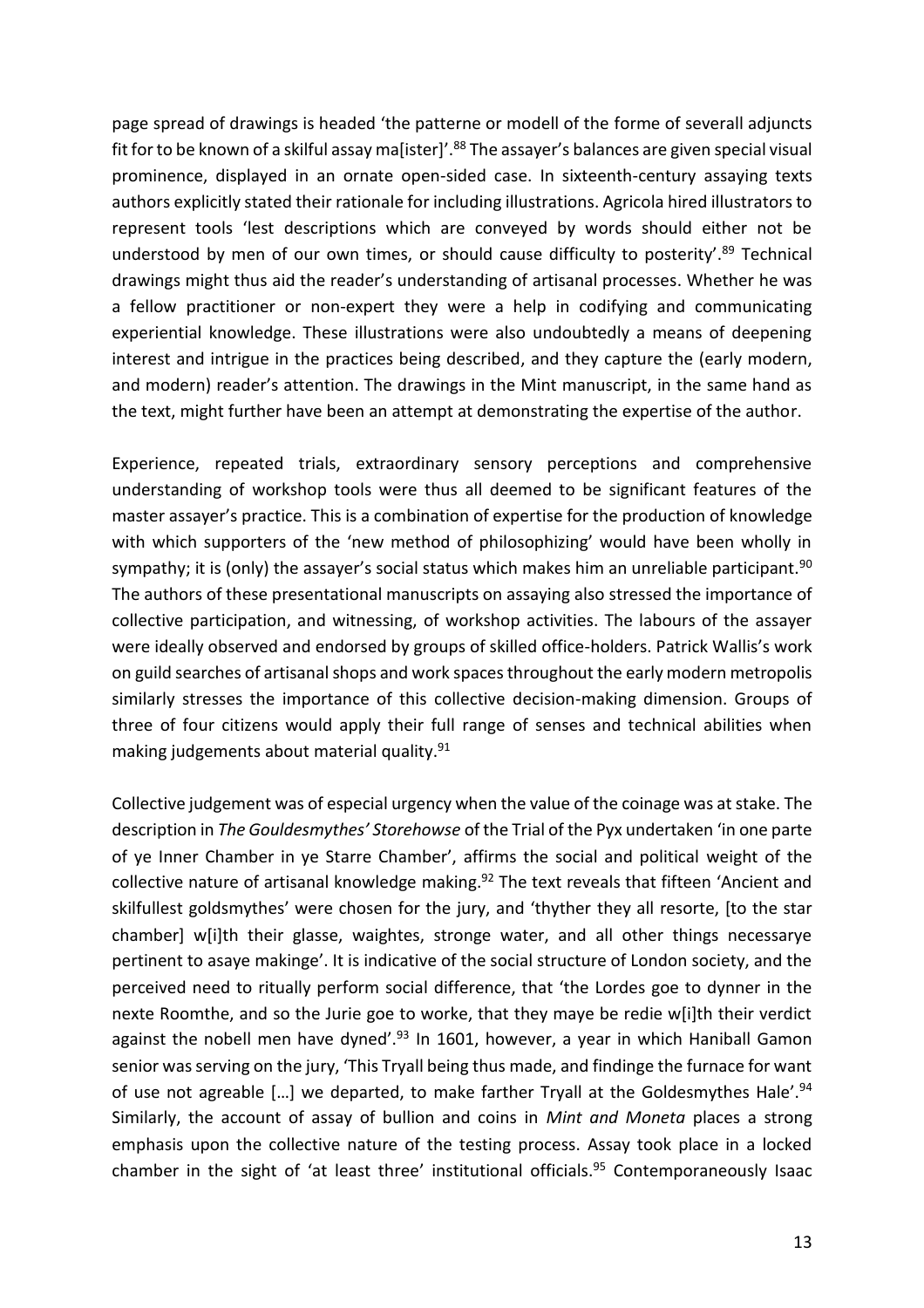Newton wrote of how 'it's easy for an Assayor to give a Turn to the assay of a quarter of a Grain, or an half penny weight or above for or against the Master. And if any such thing be suspected, the Assayer must Repeat his Assay, till the officers of the Mint are satisfied of his acting with skill and Candour.'96

By their very nature, these accounts of assay are unusual. Craftsmen did not routinely articulate their understanding of materials, or the working of their instruments, through manuscript or print. This is in part related to the custom of secrecy concerning the collective mystery of the urban craft guild. Moreover, workshop activities cannot easily be reduced to words or pictures. The complexity and experiential nature of the assayer's work – one could not merely read about how to react to the temperature of the fire, or the smell of molten metal – means that the Storehowse did not genuinely equip the reader with sufficient knowledge to carry out the workshop practices it describes. It was not a true 'instruction' manual.<sup>97</sup> But it is nevertheless the case that through repeated details of trials these manuscripts do reveal some significant technical details about the assayer's mystery. So why codify this precious knowledge? More particularly, why collate this knowledge in a presentational manuscript addressed to the very institution charged with safeguarding craft secrets? The authors of these manuscripts on assaying do not explain the precise purposes of their writings, but we can nevertheless infer much about the social circumstances of authorship from the texts themselves, and other metallurgical writings.

Authorship was a strategy for enhancing the craftsman's social and intellectual prestige, particularly within a cultural landscape in which manual work was generally disparaged. The demonstration of expertise in text and sketches, and repeated inter-textual references, elevated the artisan-author's status above the general mass of urban mechanicians.<sup>98</sup> Lazarus Ercker for instance, advanced his career and patronage prospects through authorship.<sup>99</sup> The intended effect of codifying the assayer's knowledge and working practices was surely also to further reinforce the epistemological claim of metallurgy, in general, as a legitimate field of knowledge, that could be theorised and categorised.<sup>100</sup> In this respect it is telling that Aunsham, Gamon, and the author of Mint and Moneta, repeatedly refer to practitioners of the assayer's craft as experts 'in this scyence or mysterye', or 'masters of this science'. 101 The craft mystery is presented as being synonymous with science, and these author-practitioners are asserting their expertise over this complex body of knowledge. Pamela Long has written of sixteenth-century European metallurgical texts which 'transformed mining from a relatively low-status occupation into a learned subject with ancient precedents, a contribution to humanist learning'.<sup>102</sup> Perhaps the authors of the manuscripts under scrutiny here had similar ambitions for the science of assay.

Finally, these technical manuscripts had an instructive function for readers. Gamon claims that ultimate skill and knowledge 'cannot in manye yeares be attayned unto only by Tradition [guild-controlled apprenticeship]; Unles[s] le[a]rninge; which is gotten by Readinge severall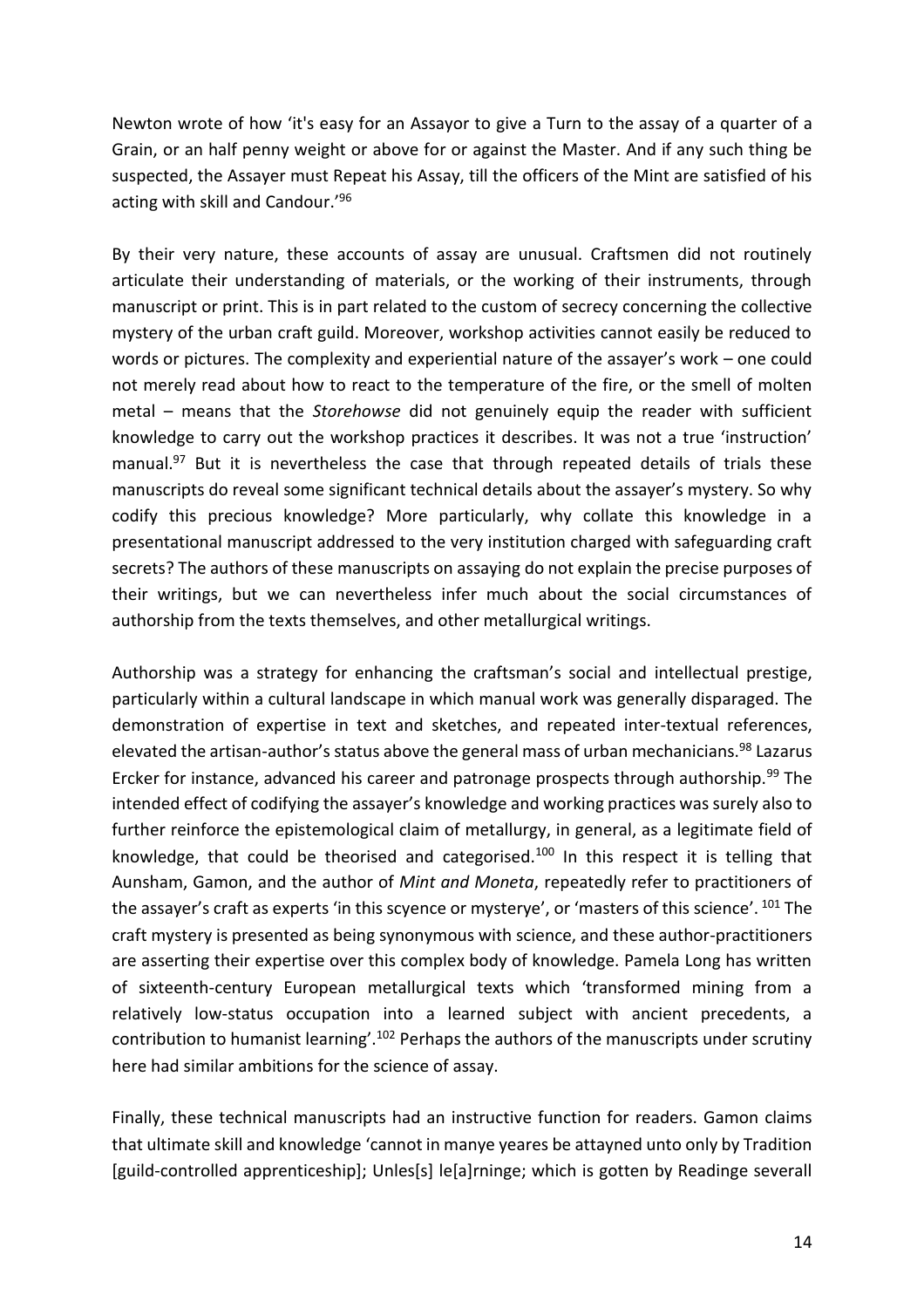Authors, be joyned therto'.<sup>103</sup> Apprenticeship is allegedly insufficient if a man aspires to 'completeness', or to be 'synguler in the arte'.<sup>104</sup> Ercker hoped that his writings on assay would act 'as a furtherance to Experience, and for the use of common Mine-Workers, and yo[u]ng Assayers'.<sup>105</sup> The experiential features of workshop training were thus ideally combined with theoretical book-learning. The texts might have been deliberately left in manuscript form to preserve the notion that their authors were revealing 'secrets' to a select group of trustworthy institutional intimates. Customarily the 'property in a [gifted] book was as much collective as private', and here the author(s) of these manuscripts present collective secrets, techniques, and traditions to the very institution that embodied the craft mystery.<sup>106</sup>

Against a backdrop of the gradual eroding of collective knowledge among goldsmiths, assay manuscripts might have had a genuine didactic function. It is a challenge to disentangle the expertise and knowledge cultures of working goldsmiths in general from the techniques of assayers specifically. 'In discussing the art of the goldsmith, it is apparent that it is an art requiring skill' - so wrote Vannoccio Biringuccio in his Pirotechnia. Such were the varied demands and expertise required of a master goldsmith, it was said 'he must outdistance all other craftsmen in learning and achievement to the same degree that their materials outdistance other metals in nobility'. Alongside design skills, dexterity, an ability to mould, and to 'have a good judgement in gems', a goldsmith 'should also be experienced not only in the technique of melting but also in the methods of assaying, parting, refining, cementing, and the like, and still many others'.<sup>107</sup> This was certainly a demanding variety of techniques and practices; even Biringuccio admitted that 'those are rare' who had truly mastered the full range.<sup>108</sup> The authors of The Gouldesmythes' Storehowse lamented that 'wheras his skill oughte to doe anything pertinent to a golde worker, it is devided into severall mens skils'. This concern about the perceived fragmentation of the collective guild mystery was echoed by the wardens of the Goldsmiths' Company in a declaration 'read openly in the hall to all the company' in November 1607, concerning 'the arte and misterie of Goldsmithrie [...] dispersed into many partes'.<sup>109</sup>

From the late sixteenth century, the governors of London's Goldsmiths' Company were particularly concerned that the knowledge and expertise of assay specifically were becoming all too diffuse among the general population of goldsmiths. In 1570, a liveryman, John Gardener, was granted an increase in company charity, on the condition that 'he forthwith set up the practice of assays making for the instruction of the Company'.<sup>110</sup> Half a century later, company assayer Alexander Jackson was called upon by the wardens and assistants, 'by his best endeavours [to] teach and instruct suche other of the saide companie or their children or servants as shalbe desirous of the skill and knowledge of making assaies of gold and silver'.<sup>111</sup> In early modern London a manuscript on the literatures and practices of assay might have had a dual educative purpose for goldsmith readers, worthwhile both for youthful assayers in the process of learning the craft, and for mercantile members of the guild. Retailers and goldsmith-bankers became wealthier across the seventeenth century, both in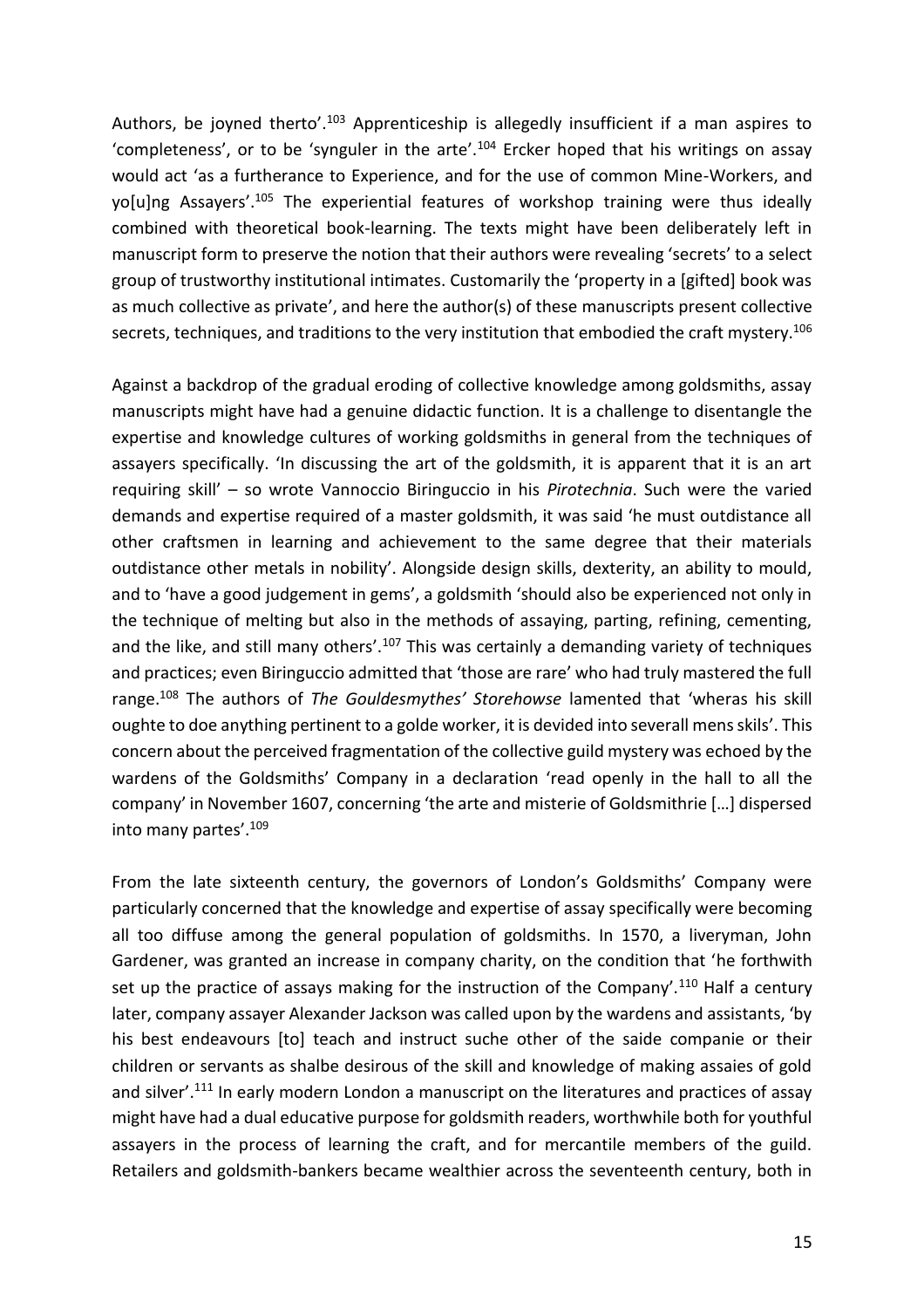real and relative terms, and gradually dominated offices within the Goldsmiths' Company.<sup>112</sup> A text on assay would be useful for men largely detached from the production side of their trade but interested in being able to speak knowledgably and authoritatively about workshop matters. In The Gouldesmythes' Storehowse, Gamon spoke in enthusiastic tones about 'the Marchant goldesmythe, otherwise termed the Buyer and Seller'. It was said that these retailers 'must have skill and knowledge, in all these aforesaide severall knowledges. Or els[e] he cannot be estelelmed in this function a perfitt Artiste'.<sup>113</sup>

Similarly, within the institutional context of the Royal Mint, presentation manuscripts must have had an edifying purpose for prominent office holders who were detached from the artisanal practices of assaying, blanching and shearing coins.<sup>114</sup> This lack of technical experience on the part of senior office holders at the Tower mint was common by the turn of the seventeenth century, and became an entrenched feature of institutional life.<sup>115</sup> There was clearly a tradition at the Royal Mint for such textual offerings too. Thomas Aunsham directly addressed his early sixteenth-century treatise on minting and assaying 'to those which wilbe a mr or wardene or any other minesterie within the kinge Mintes'.<sup>116</sup> We might see the early eighteenth-century Mint and Moneta in a similar vein. Like Biringuccio's 'advice on how to operate a Mint honestly and with profit', this London-based manuscript might have been directed at those who 'should need to practice it or even to talk about it and if you should find yourself in this activity it may not be new to you'.<sup>117</sup>

## Assay and experimental philosophy: metropolitan knowledge cultures

On 19th May 1663 Samuel Pepys visited the Assay Office at the Mint, 'and there saw the manner of essaying of gold and Silver, and how silver melted down with gold doth part again being put into aqua fartis [sic]'.<sup>118</sup> Pepys was soon to become FRS, and later President of the Royal Society.<sup>119</sup> He was mightily impressed by what he saw in the assayer's workshop, describing the artisan's separation of gold and silver as 'a miracle'. Pepys also went away from the Assay Office much more comprehensively educated about the theory and practices of metallurgy; 'and here I was made thoroughly to understand the business of the finenesse and coursenesse of metals, and have put down my lessons with my other observations therein'. Tellingly, in a lengthy description of the assay of silver, he described the workshop process as an 'experiment'.<sup>120</sup>

Aside from institutional office-holders at the Tower mint and Goldsmiths' Hall, merchants, and fellow craftsmen, the master assayer's workshop practices also aroused the curiosity of practitioners of the 'new science'. Presentational treatises on assay demonstrated that knowledge of the separation and transformation of metals might be codified. As we have already noted, the theorisation of craft processes was a significant feature of the interaction between artisanal and scholarly cultures.<sup>121</sup> Attentive observation of workshop practices was also an important feature of the new experimental methodology. Salomon's House, Francis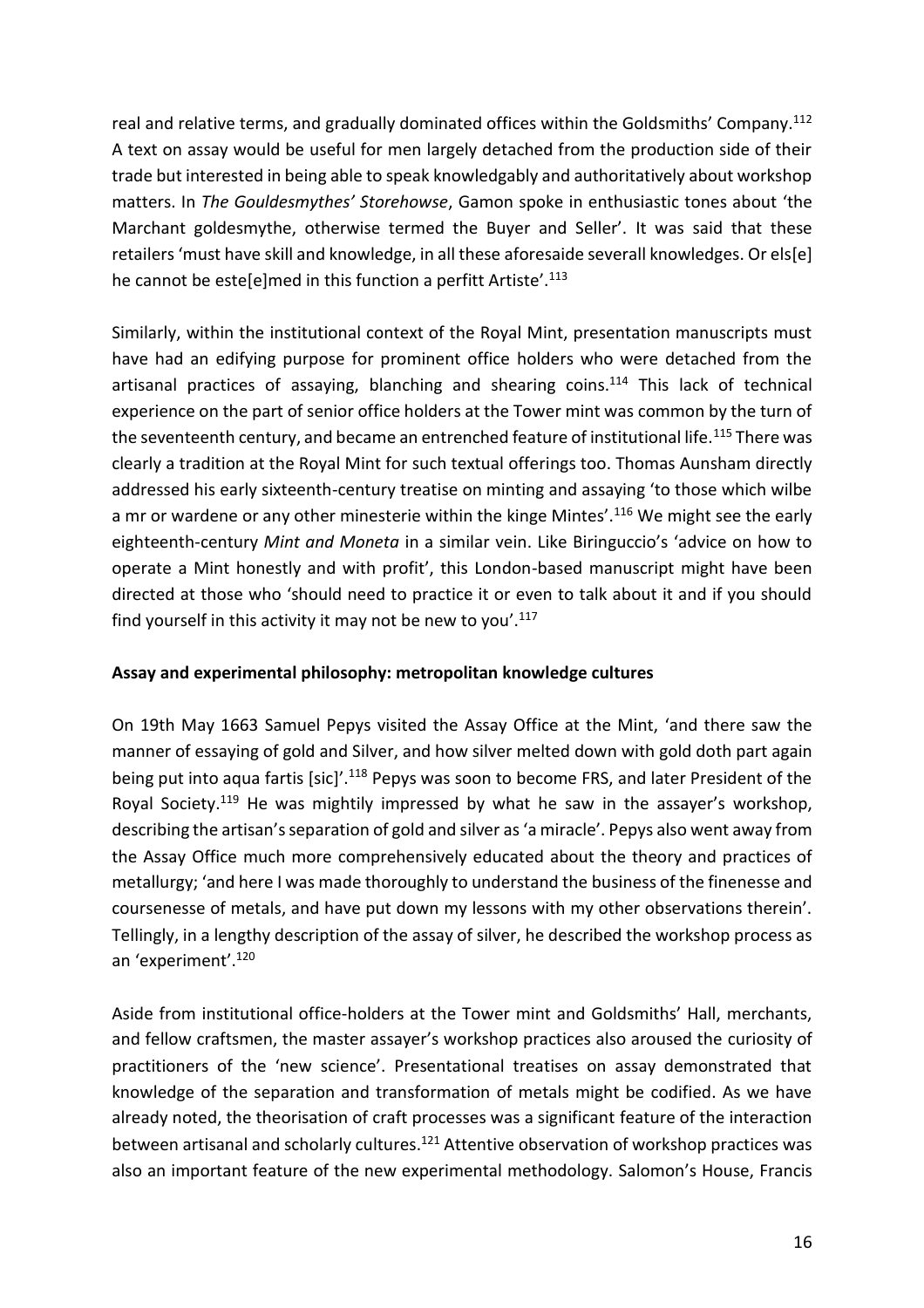Bacon's utopian research institution, included numerous laboratories, furnaces, and workshops in which experiments might be conducted and nature observed.<sup>122</sup> Actually this was not such a futuristic imagining, but 'a dressed-up representation of the real world of science in Elizabethan [and Stuart] London'.<sup>123</sup> London's artisanal workshops were sites in which the manipulation of matter, natural materials, and instruments might be observed at close quarters.<sup>124</sup> The history of trades programme, enthusiastically taken up by fellows of the Royal Society between 1665 and 1680, pursued this Baconian vision of increasing understanding and improving the technologies of the mechanical arts. However, it was ultimately to flounder and end in failure, in part because these gentlemen had little real prior knowledge of the challenges of communicating and codifying workshop practices.<sup>125</sup>

The experimental activities of the assayer's workshop were especially intriguing for London's gentlemen natural philosophers. It is particularly revealing that in early modern England the word 'assay' connoted both the trial of metals specifically, and 'experiment' more generally.<sup>126</sup> As we have observed in London's institutional assay workshops and manuscripts, proficiency in assay involved a complex blend of experiential and theoretical knowledge, and ultimately an ability to transform materials. Ideally its practitioners were endowed with extraordinary sense perception. Master assayers were also experts in managing and interpreting complex precision instruments. It was moreover an established practice in London's institutional assay workshops to record every trial which took place, including detail of metallic quantities, tools, and materials; even tests that went badly wrong through human error, a faulty furnace, or unexpected material reaction were recorded.<sup>127</sup> Experiential and instrumental knowledge, repeated trials, and the reporting and replication of experiments were of course central also to the methodology of the new experimental science.<sup>128</sup>

A fuller explanation still of the appeal and interest of assay to London's seventeenth-century natural philosophers is outlined in Pettus's 1683 text Fleta minor. The laws of art and nature in knowing, judging, assaying, fining, refining and inlarging the bodies of confin'd metals.<sup>129</sup> Pettus had been deputy governor of the Mines Royal for thirty years at the point of publication, and FRS for two decades, and was thus seemingly well placed to present a summary of metallurgical knowledge. Composed of two parts, the first section is a translation of Ercker and the second a curious collection of 'essays on Metallick Words, as a Dictionary', penned by Pettus himself. It is tempting to see Fleta minor as a contribution to the broader history of trades project. The Royal Society certainly actively encouraged Pettus's metallurgical publication through review in the Philosophical Transactions.<sup>130</sup> Pettus himself presented his motivation for writing: 'That I may divulge their [assayers'] chiefest and most curious Experiments and Practicks'. His effort was part of 'the free communication of such things as had many Ages before laid secret'. He further condemned those who, contrary to the spirt of epistemological openness, 'concealed under the Name of Philosophical Secrets'.<sup>131</sup> It is intriguing too that Pettus, and Ercker, presented assaying as entangled with the broader sciences of 'chimistry' and 'alchimy' [sic].<sup>132</sup> Alchemists and assayers shared interests in the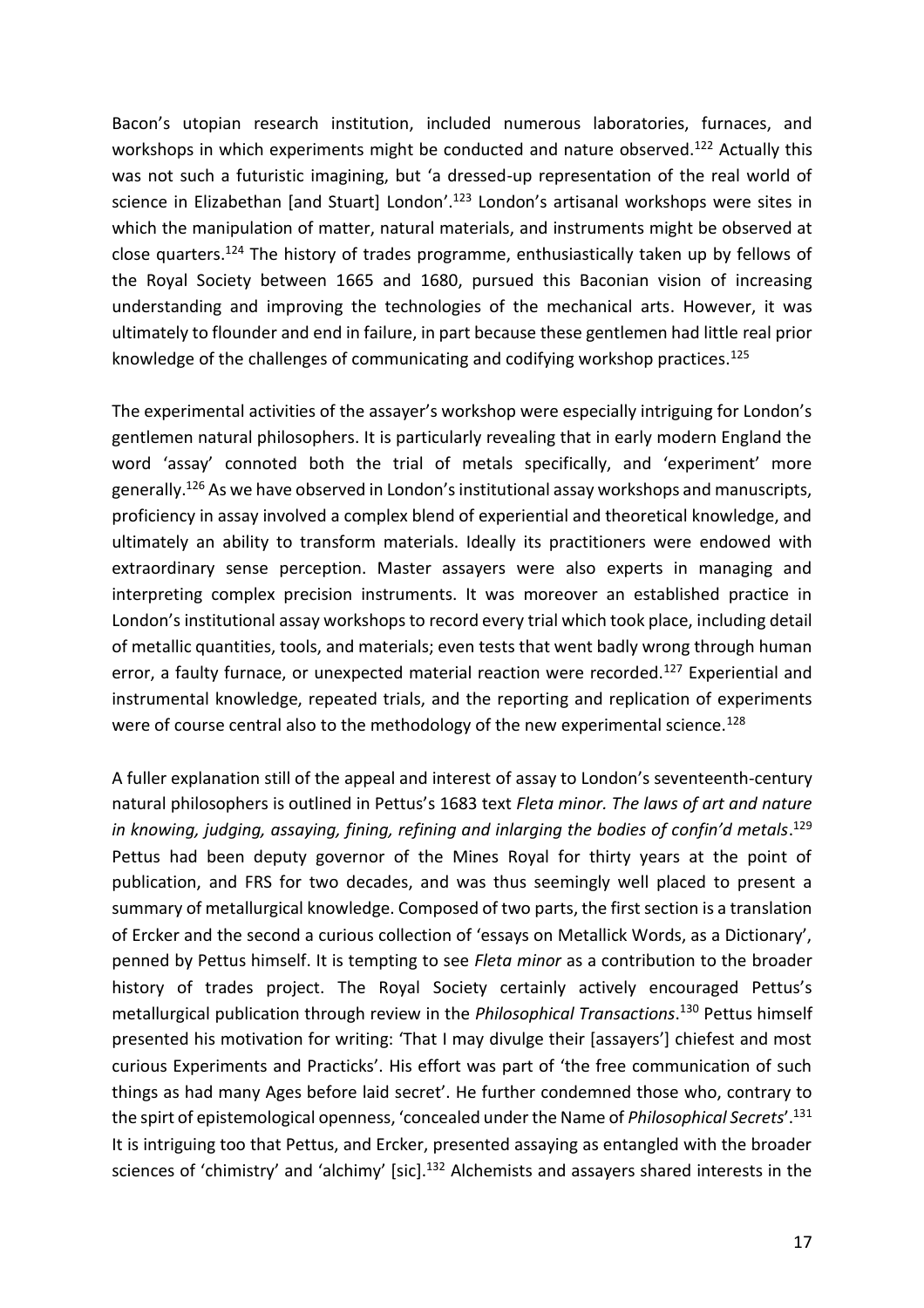purification, testing, and precise measurement of metals; practitioners of both employed precision balances.<sup>133</sup> It was these shared instruments, recipes, and workshop techniques, and their experiential and experimental features, that proved mutually fascinating to eminent seventeenth-century gentlemen experimenters (including Robert Boyle and Isaac Newton) in their quest to uncover secrets of nature.<sup>134</sup>

While the activities of London's institutional assay workshops, and the tools, techniques and recipes of assay more generally, were of interest to metropolitan scholars, we should be very wary of pushing a model of practitioner/philosopher interaction too far. A warning shot was appositely fired by Pettus in Fleta minor. In the 'Metallick Dictionary' Pettus included an entry on Ercker; this artisan-author was said to be 'a renown'd Assay-Master', but also, ultimately, 'an humble minded industrious man'. This condescending representation of an institutional expert, whose works Pettus had himself dedicated many years to translating, is symptomatic of the broader seventeenth-century learned culture, in which 'artisanal bodily experience was absorbed into the work of the natural philosopher at the same time that the artisan himself was excised from it'.<sup>135</sup> Gentlemen natural philosophers might appropriate assay knowledge cultures, whilst simultaneously denigrating the social status of practising artisans. Francis Bacon had set the tone when he praised the potential of 'experiments in the mechanical arts', while concurrently disparaging the artisan labouring 'with feeble effort and slight success'.<sup>136</sup> Later in the seventeenth century, as the history of trades project was well underway, John Evelyn wrote to Robert Boyle of his unease in 'conversing with mechanical capricious persons'.<sup>137</sup> This attitude on the part of gentlemen was evidently extended to the artisans employed within London's institutional assay workshops. Writing detailed descriptions of the complexity of assay, and the significance of trials for upholding the institutional reputation of the Tower mint, Isaac Newton as Master of the Mint also stressed  $-$  with no apparent irony  $$ that 'the Assaymaster acts only as a manual Artificer' and 'is only a manual Operator'. 'Refining & assaying', Newton declared, 'are manual trades'.<sup>138</sup>

It would be inappropriate to give the final word here to condescending gentleman natural philosophers, engaged in the ongoing project of firming up the social boundaries of epistemological authority. This exploration of London's metallurgical practitioners, workshops, and manuscripts has uncovered a rich, complex culture of metropolitan expertise. Master assayers were highly skilled artisans who were expected to have extensive experiential knowledge, demanding technical competencies, extraordinary sensory responses, and agreeable personalities. This was a relatively intimate knowledge community, within which skills and institutional employment were largely, though not exclusively, passed down from father to son, or close male relative. London's institutional workshops of assay deserve a place in the seventeenth-century experimental urban topography, alongside instrument makers', apothecaries' and coffee shops, on which so much ink has been spilt. Embedded within corporate buildings and associated cultures of secrecy and commercial advantage, visibility and access to these workshops was, nonetheless, unlike any typical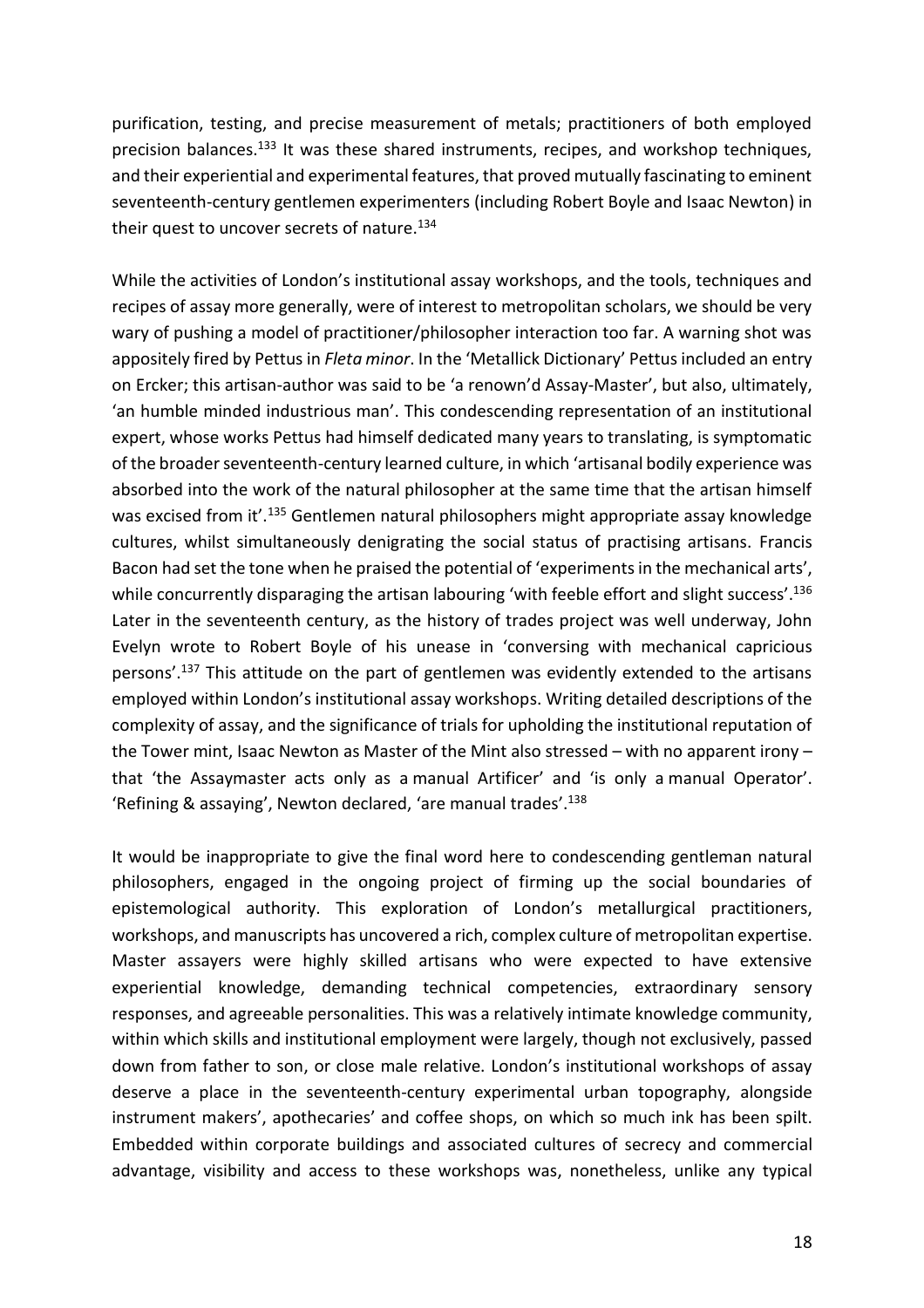working or commercial site in early modern London. When London's practising assayers, or assaying dynasties, articulated and codified their embodied workshop experiences, they drew upon an established European tradition of metallurgical customs and techniques. These assay manuscripts were, however, unambiguously London-based. In presenting their expertise as a 'science', the assayers of the Goldsmiths' Company and the Royal Mint described rituals, social practices, and histories of knowledge making and witnessing that were unmistakably English and metropolitan.

8 Ercker; Pettus, *Fleta minor,* sig. B2r-v.

9 These institutional histories include: Thomas F. Reddaway and Lorna E. M. Walker, *The Early History of the Goldsŵiths' Company, 1327-1509*, London: Edward Arnold, 1975; Christopher E. Challis, *A New History of the Royal Mint*, Cambridge: Cambridge University Press, 1991; John S. Forbes, *Hallmark: A History of the London Assay Office*, London: Unicorn, 1999.

<sup>10</sup> E. Zilsel, *The Sociological Roots of Science*, Dordrecht: Springer, 2000, p. 7-21; Paolo Rossi, *Philosophy, Technology and the Arts in the Early Modern Era,* New York: Harper & Row, 1970; Pamela Smith and Paula Findlen, eds., *Merchants and Marvels: Commerce, Science, and Art in Early Modern Europe*, New York and London: Routledge, 2002; Pamela H. Smith, *The Body of the Artisan: Art and Experience in the Scientific Revolution*, Chicago: University of Chicago Press, 2006; Pamela Long, *Artisan/Practitioners and the Rise of the New Sciences, 1400-1600*, Corvallis OR: Oregon State University Press, 2011; Pamela H. Smith, Amy R. W. Meyers, and Harold J. Cook, eds., *Ways of Making and Knowing: The Material Culture of Empirical Knowledge*, Ann Arbor: University of Michigan Press, 2014.

 $11$  Pamela O. Long, 'Power, patronage, and the authorship of Ars: from mechanical known-how to mechanical knowledge in the last scribal age', *Isis*, (1997) 88, pp. 1-41, at p. 4.

<sup>12</sup> Smith (2006), op. cit. (10).

<sup>13</sup> Deborah E. Harkness, *The Jewel House: Elizabethan London and the Scientific Revolution*, New Haven: Yale University Press, 2007, pp. 6, 10.

<sup>14</sup> Challis, op. cit. (9), p. 184.

<sup>15</sup> Christopher E. Challis, *The Tudor Coinage*, Manchester: Manchester University Press, 1978, pp. 1-3. <sup>16</sup> Justine Bayley and Harriet White, 'Evidence for workshop practices at the Tudor mint in the Tower of London', in David Saunders, Marika Spring, and Andrew Meek, eds., *The Renaissance Workshop*, London:

Archetype Publications, 2013, pp. 138-43. <sup>17</sup> It is very likely that the varied workshop processes at the Mint, for example those of assaying, melting, and blanching, were undertaken in different 'houses' (or certainly, at least, separate chambers). See Challis, op. cit (15), pp. 14-16.

<sup>18</sup> The National Archives, Kew (TNA), T 48/92, fo. 22v.

<sup>19</sup> For a contemporary account of the Trial of the Pyx, see GHA, MS C II.2.1, fos. 28<sup>r</sup>, 30<sup>r</sup>.

<sup>20</sup> The Goldsmiths' Company's assayer was variously known as the common assayer, assay master, and deputy assayer. These terms are used interchangeably in the company's archival records.

 $21$  Reddaway and Walker, op. cit. (9), pp. 164-65.

<sup>22</sup> GHA, MS 2524, fo. 13v.

<sup>23</sup> In the sixteenth century the customary weight of the sample taken for testing was either 15 or 30 grains. See Forbes, op. cit. (9), p. 21.

<sup>&</sup>lt;sup>1</sup> Goldsmiths' Hall Archive, London (GHA), Wardens accounts and court minutes (WA/CM), fo. 15v.

<sup>2</sup> *The Pirotechnia of Vannoccio Biringuccio* (tr. Cyril Stanley Smith and Martha Teach Gnudi), New York: The American Institute of Mining and Metallurgical Engineers, 1942, p. 136.

<sup>3</sup> Pamela O. Long, *Openness, Secrecy, Authorship: Technical Arts and the Culture of Knowledge from Antiquity to the Renaissance,* Baltimore: The Johns Hopkins University Press, 2001, Ch. 6.

<sup>4</sup> Lazarus Ercker; John Pettus, *Fleta minor: The laws of art and nature, in knowing, judging, assaying, fining, refining and inlarging the bodies of confin'd metals (London, 1683), sig. A1v.* 

<sup>5</sup> Gerard de Malynes, *Consuetudo, vel, Lex mercatoria; or, The ancient-law merchant,* vol. 1 (London, 1622), p. 284.

<sup>6</sup> *The diary of John Evelyn, Vol. 4. Kalendarium, 1673-1689*, ed. by E. S. de Beer, Oxford: Clarendon Press, 1955, p. 138.

<sup>7</sup> BL Sloane MSS 1423, 2210.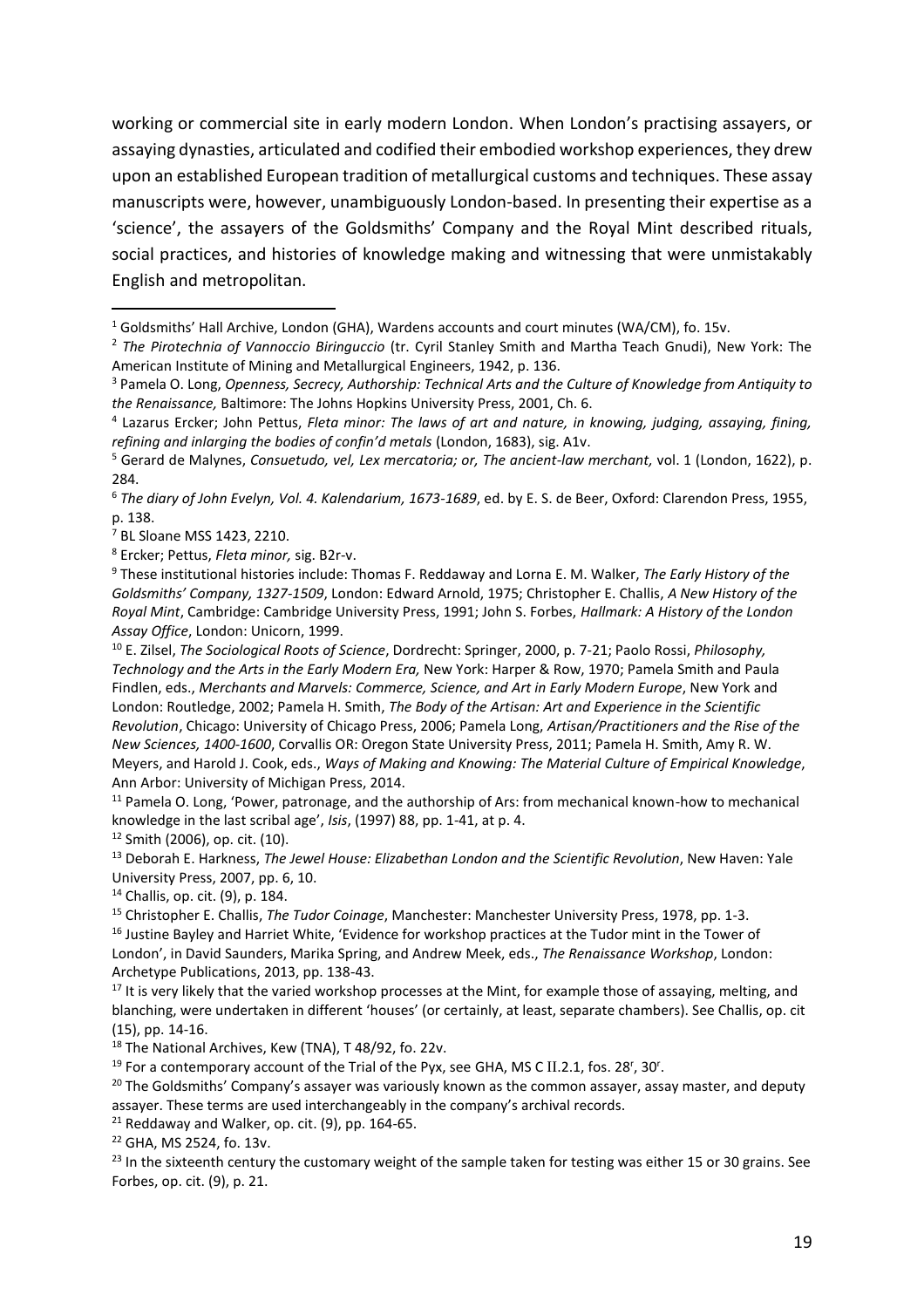<sup>26</sup> Georgius Agricola, De re metallica, (tr. by Herbert Hoover and Lou Hoover), New York, 1950, p. 223. <sup>27</sup> For craft guilds and secrecy, see Long, op. cit. (3), pp. 3-4, 6-7, 13-14, 72-101; Karel Davids, 'Craft secrecy in Europe in the early modern period: a comparative view', Early Science and Medicine, (2005) 10, pp. 341-48. <sup>28</sup> GHA, MS 2524, fo. 55<sup>v</sup>. This ordinance states that if any man 'reveals the secrets and good regulations of the craft to him, [a stranger] he shall be deprived of all the benefits of St Dunstan until in the presence of the whole livery he acknowledges his misdeeds or else he shall pay a fine of 40s'.

<sup>29</sup> On civic parlours see: Paul Griffiths, 'Secrecy and authority in late sixteenth-and seventeenth-century London', The Historical Journal, (1997) 40, pp. 925-51; Lena Cowen Orlin, Locating Privacy in Tudor London, Oxford: Oxford University Press, 2007, pp. 114, 146-51. For a discussion of 'secrecy as a dynamic social relation' see Koen Vermeir and Daniel Margocsy, 'States of secrecy: an introduction', BJHS, (2012) 45, pp. 153-164.

<sup>30</sup> Walter Sherburne Prideaux, ed., Memorials of the Goldsmiths' Company (2 vols., London, 1896-7), I, p. 62.

<sup>31</sup> Forbes, op. cit. (9), p. 99. The term 'stranger' referred to foreign artisans.

<sup>32</sup> GHA, WA/CM, O2, fo. 194.

<sup>33</sup> Richard Rogers was employed as company assay master from 1559 to 1567.

<sup>34</sup> In 1566 Rogers was appointed assay master at the Tower mint.

<sup>35</sup> GHA, WA/CM, K1, fo. 316.

<sup>36</sup> GHA, WA/CM, K1, fos. 271, 321.

<sup>37</sup> GHA, WA/CM, K1, fos. 271, 361, 382.

<sup>38</sup> John Reynolds was in post as company common assayer for a decade, from 1619 to 1629.

<sup>39</sup> GHA, WA/CM, Q1, fos. 112r-v.

<sup>40</sup> GHA, WA/CM, Q1, fo. 113r.

<sup>41</sup> Prideaux, op. cit. (30), vol. I., p. 152.

<sup>42</sup> GHA, WA/CM, Q1, fo. 122v.

<sup>43</sup> Prideaux, op. cit. (30), vol. I., p. 139.

<sup>44</sup> Challis, op. cit. (9), p. 407.

<sup>45</sup> TNA, Mint 19/I, fo. 90r.

<sup>46</sup> TNA, Mint 19/I, fo. 98v.

<sup>47</sup> Bert De Munck and Hugo Soly, "Learning on the shop floor' in historical perspective', in Bert De Munck, Steven L. Kaplan and Hugo Soly (eds.), Learning on the Shop Floor: Historical Perspectives on Apprenticeship, New York, Oxford: Berghahn Books, 2007, pp. 3-32, at p. 7; Patrick Wallis, 'Apprenticeship and training in premodern England', Journal of Economic History (2008) 68, pp. 832-861, pp. 847-48.

<sup>48</sup> After institutional anxieties about a 'proper [skilled] succession' of assayers at the Mint, there was an especial drive from the mid-eighteenth century to ensure that 'the Mint always had a trained assayer waiting in the wings'. See Challis, op. cit. (9), pp. 407-9.

<sup>49</sup> Prideaux, op. cit. (30), vol. II., pp. 33, 73, 140.

<sup>50</sup> William Eamon, 'Arcana disclosed: the advent of printing, the books of secrets tradition and the development of science in the sixteenth century', History of Science, (1984) 22, pp. 111-150.

<sup>51</sup> Elaine Leong and Alisha Rankin, 'Introduction: secrets and knowledge' in Leong and Rankin (eds.), Secrets and Knowledge in Medicine and Science, 1500-1800, Farnham, Burlington, VT.: Ashgate, 2011, pp. 1-20, at p. 6. <sup>52</sup> Pamela Smith, "What is a secret? Secrets and craft knowledge in early modern Europe', in Leong and Rankin,

op. cit. (51), pp. 47-66, at p. 49. 53 GHA, WA/CM, O3, fo. 454.

<sup>54</sup> GHA, MS C II.2.1.

<sup>55</sup> William Eamon, Science and the Secrets of Nature: Books of Secrets in Medieval and Early Modern Culture, Princeton: Princeton University Press, 1994, pp. 112-20.

<sup>56</sup> There are two manuscript versions of The Gouldesmythes' Storehowse, and five known copies. The copy owned by the Goldsmiths' Company is the longer version and contains a discussion of the specialisation of the trade. See Janelle Jenstad, "The Gouldesmythes Storehowse' early evidence for specialisation', The Silver Society Journal, (1998) 43, pp. 40-43, at p. 40.

<sup>&</sup>lt;sup>24</sup> The de moneta of Nicolas Oresme and English Mint Documents (tr. Charles Johnson), London: Thomas Nelson and Sons, 1965, p. 81.

<sup>&</sup>lt;sup>25</sup> In general: 'historical actors [...] in the course of controversy they attempt to deconstruct the taken-forgranted quality of their antagonists' preferred beliefs and practices, and they do this by trying to display the artefactual and conventional status of those beliefs and practices'. See Steven Shapin and Simon Schaffer, Leviathan and the Air-Pump: Hobbes, Boyle, and the Experimental Life, Princeton: Princeton University Press, 2011, p. 7.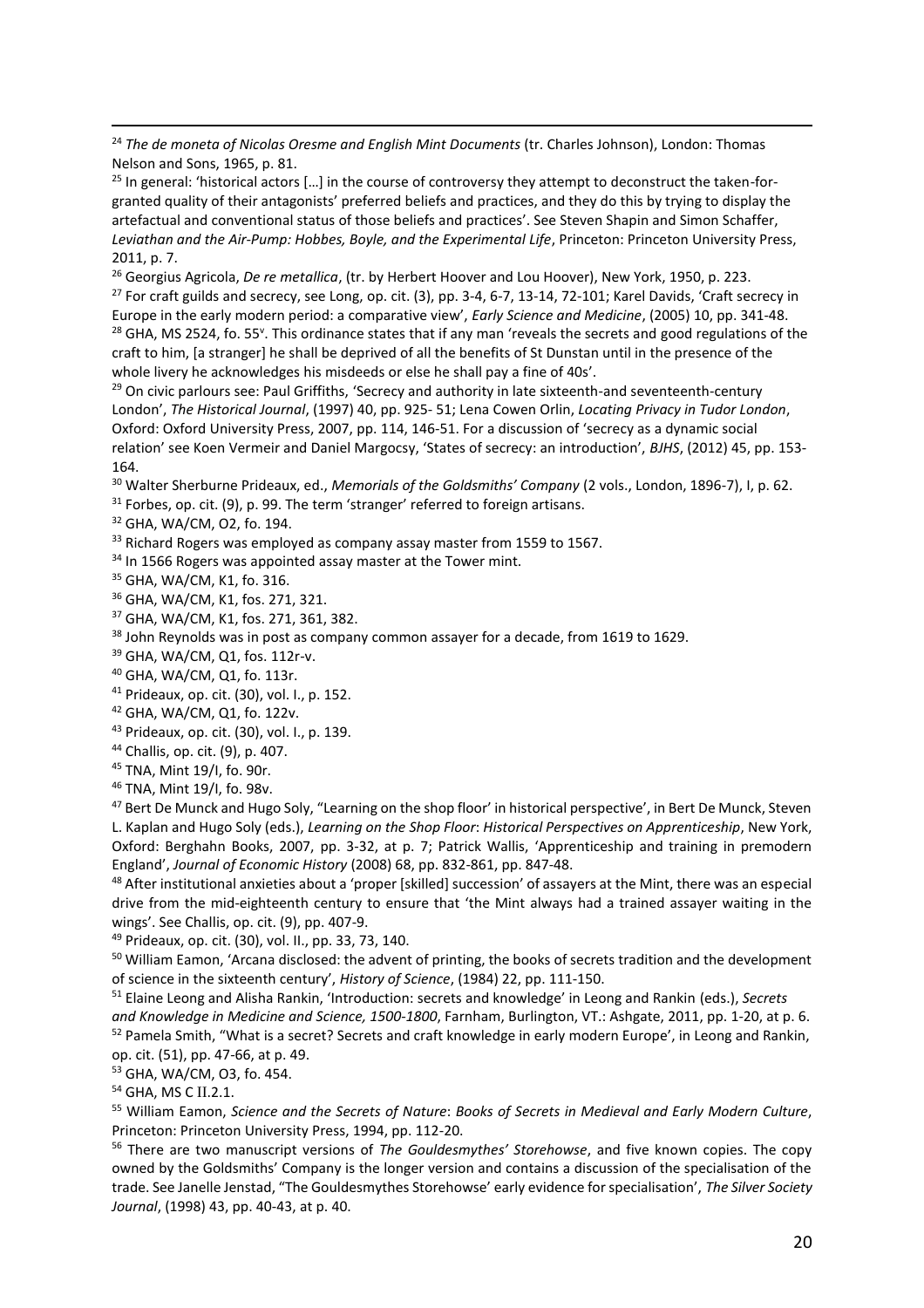57 Anne Duffin, 'Gamon, Hannibal (bap. 1582, d. 1650/51), Church of England clergyman', Oxford Dictionary of *National Biography*, Oxford: Oxford University Press, 2018

<http://www.oxforddnb.com/view/10.1093/ref:odnb/9780198614128.001.0001/odnb-9780198614128-e-10329> [accessed 25 June 2018].

<sup>58</sup> GHA, WA/CM, O2, fo. 313; O3, fo. 454.

60 See Records of London's Livery Companies Online: Apprentices and Freemen 1400-1900 (ROLLCO) <http://www.londonroll.org> [accessed 20 October 2012].

 $61$  See for example GHA, MS C II.2.1, fos. 23<sup>r-v</sup>, 33<sup>v</sup>.

<sup>62</sup> BL Harley MS 38.

63 Challis, op. cit. (15), pp. 37-8; Steven Gunn, *Henry VII's New Men and the Making of Tudor England*, Oxford: Oxford University Press, p. 74.

<sup>64</sup> GHA, MS C II.2.1, fos. 28<sup>r</sup>, 30<sup>r</sup>.

<sup>65</sup> Long, op. cit. (3), p. 246.

<sup>66</sup> Pamela Long, 'The openness of knowledge: an ideal and its context in sixteenth-century writings on mining and metallurgy', *Technology and Culture*, (1991) 32, pp. 318-55, at pp. 334-35, 355.

<sup>67</sup> TNA, T 48/92.

<sup>68</sup> Public trust in the purity of the coinage was essential for the success of the Financial Revolution, see Carl Wennerlind, *Casualties of Credit: The English Financial Revolution*, Cambridge, Mass., London: Harvard University Press, 2011, Chs 3 and 4.

<sup>69</sup> BL Harley MS 660. *Mint and Moneta* has numerous illustrations of tools and equipment found in the assayer's workshop which are not included in this earlier manuscript on coin and assaying.

<sup>70</sup> TNA, T 48/92, fo. 5v.

<sup>71</sup> Steven Shapin, 'The house of experiment in seventeenth-century England', *Isis* (1988) 79, pp. 373-404. <sup>72</sup> GHA, MS C II.2.1, fo. 4<sup>v</sup>.

<sup>73</sup> *The pirotechnia of Vannoccio Biringuccio,* p. 48.

<sup>74</sup> Long, op, cit. (66), p. 350; Lazarus Ercker, *Treatise on Ores and Assaying* (tr. Anneliese Grünhaldt Sisco and Cyril Stanley Smith), Chicago: University of Chicago Press, 1951, p. 194.

<sup>75</sup> GHA, MS C II.2.1, fo. 5<sup>v</sup>.

 $76$  Practitioners of the new experimental science expressed concerns about the deceptive possibilities of ordinary (and unaided) sense perception. See Eamon, op. cit. (55), pp. 292-94, Smith, op. cit. (10), pp. 193, 222-23, 228.

 $77$  For a further discussion of the sensory knowledge of artisans, see Pamela Smith, 'Vermillion, mercury, blood, and lizards: matter and meaning in metalwork', in Ursula Klein and E. C. Spary (eds), *Materials and Expertise in Early Modern Europe: Between Market and Laboratory*, Chicago: University of Chicago Press, 2010, pp. 29-49, at pp. 32-33.

<sup>78</sup> Georgius Agricola, *De re metallica*, p. 243.

<sup>79</sup> *The pirotechnia of Vannoccio Biringuccio,* p. 211.

<sup>80</sup> GHA, MS C II.2.1, fo. 76<sup>v</sup>.

<sup>81</sup> TNA, T 48/92, fos. 11r, 16v.

 $82$  GHA, MS C II.2.1, fo. 6<sup>r</sup>. Tellingly he specifically uses sensory language to talk about tool technology.

<sup>83</sup> *The pirotechnia of Vannoccio Biringuccio,* p. 281.

<sup>84</sup> Ercker; Pettus, *Fleta minor*, p. 93.

85 Allison Stielau, 'The weight of plate in early modern inventories and secularization lists', *Journal of Art Historiography*, (2014), 11.

<sup>86</sup> *The pirotechnia of Vannoccio Biringuccio*, p. 360.

<sup>87</sup> TNA, T 48/92, 4v.

<sup>88</sup> TNA, T 48/92, 12v-13r.

89 Georgius Agricola, *De re metallica*, XXX. See also Marcus Popplow, 'Why draw pictures of machines? The social contexts of early modern machine drawings', in Wolfgang Lefevre (ed.), *Picturing Machines 1400-1700*, Cambridge, Massachusetts; London: MIT Press, 2004, pp. 17-48, at p. 26.

 $90$  Shapin and Schaffer, op. cit. (25), Ch. 2; Smith and Schmidt, 'Introduction: knowledge and Its making in early modern Europe', in eadem., *Making Knowledge in Early Modern Europe: Practices, Objects, and Texts, 1400-1800*, Chicago; London, 2007, pp. 1-16, at p. 13.

91 Patrick Wallis and Catherine Wright, 'Evidence, artisan experience, and authority in early modern England', in Smith, Meyers, and Cook, op. cit. (10), pp. 138-163.

92 GHA, MS C II.2.1, fos. 27<sup>r-v</sup>.

<sup>59</sup> GHA, WA/CM, O3, fo. 454.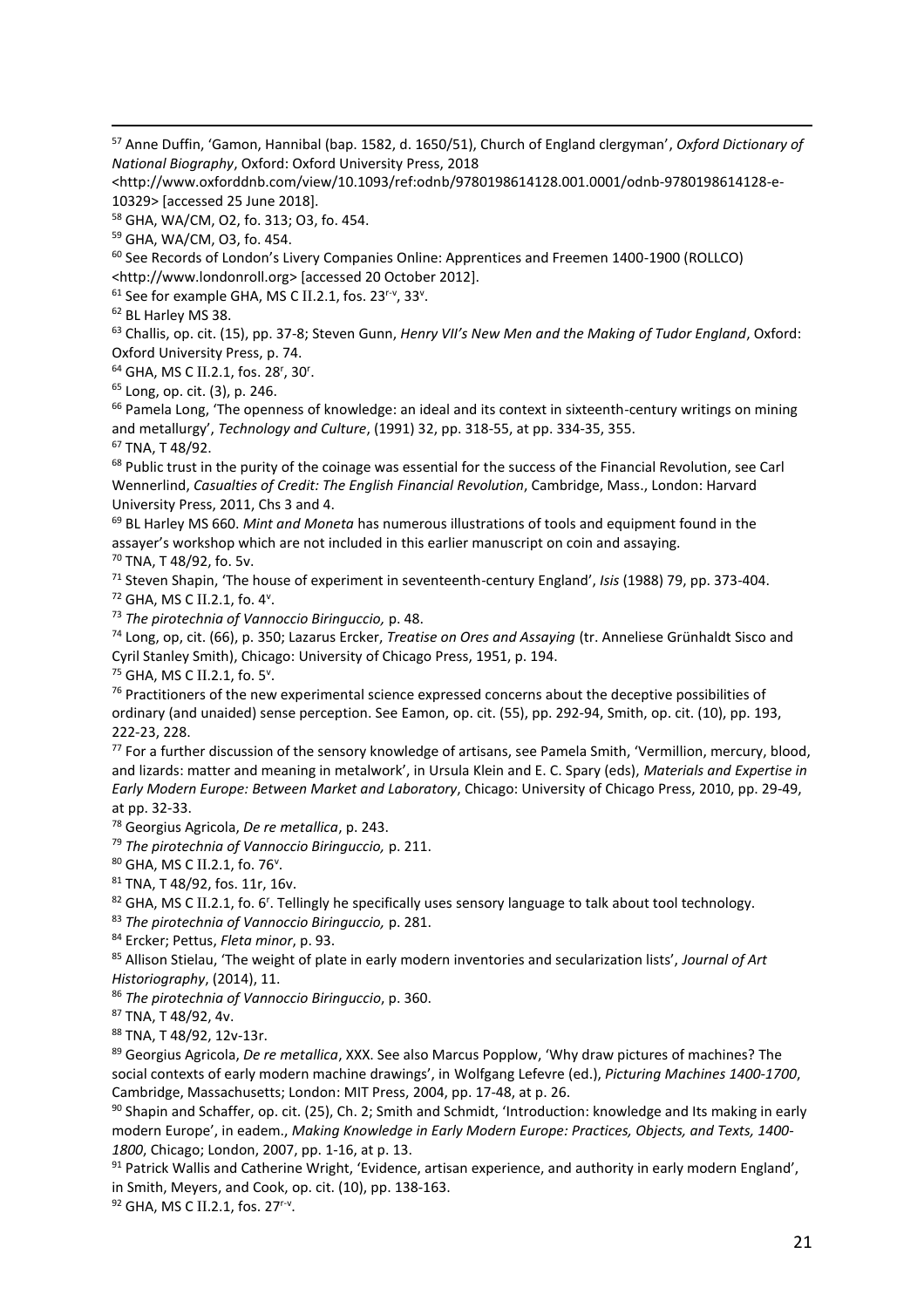$93$  GHA, MS C II.2.1, fo. 27<sup>v</sup>. The goldsmiths are undertaking a material trial, and their honour and expertise are on trial. See Simon Wortham, 'Sovereign counterfeits: the trial of the pyx', Renaissance Quarterly, (1996) 49, pp. 334-59, at p. 336.

94 GHA, MS C II.2.1, fo. 28".

95 TNA, T 48/92, fos. 22v-23r.

96 TNA, Mint 19/I, fo. 90r.

<sup>97</sup> Eamon, op. cit. (55), pp. 4-5.

<sup>98</sup> Stephen Johnston, 'Mathematical practitioners and instruments in Elizabethan England', Annals of Science, (1991) 48, pp. 319-344, at pp. 326-27; William Eamon, 'How to read a book of secrets', in Leong and Rankin, op. cit. (51), pp. 23-46, at p. 30. See also Paola Bertucci, Artisanal Enlightenment: Science and the Mechanical Arts in Old Regime France, New Haven: Yale University Press, 2017, Ch. 5, esp. pp. 147, 153-55. <sup>99</sup> Long, op. cit. (3), p. 188.

<sup>100</sup> Bradin Cormack and Carla Mazzio have suggested that a 'how-to' book 'was useful in two ways, instructing individual practitioners and consolidating the claims of the group as a whole to a field of knowledge or expertise'. See Book Use, Book Theory: 1500-1700, Chicago: University of Chicago Press, 2005, p. 85. See also Natasha Glaisyer and Sara Pennell, Didactic Literature in England 1500-1800: Expertise Constructed, Aldershot: Ashgate, 2003, p. 9.

101 GHA, MS C II.2.1, fos. 5<sup>v</sup>, 74<sup>v</sup>, 76<sup>r</sup>.

<sup>102</sup> Long, op. cit. (3), p. 177.

103 GHA, MS C II.2.1, fo. 32<sup>r</sup>

104 GHA, MS C II.2.1, fos. 31<sup>v-</sup>32<sup>r</sup>.

<sup>105</sup> Ercker; Pettus, Fleta minor, p. 228.

106 Natalie Zemon Smith, 'Beyond the market: books as gifts in sixteenth-century France', Transactions of the Royal Historical Society, (1983) 33, pp. 69-88, at p. 72.

<sup>107</sup> The pirotechnia of Vannoccio Biringuccio, p. 363.

<sup>108</sup> Ibid., p. 364.

<sup>109</sup> GHA, WA/CM, O3, fos. 551-52.

<sup>110</sup> Forbes, Hallmark, pp. 70-71.

<sup>111</sup> GHA, WA/CM, Q1, fo. 21r.

<sup>112</sup> David Mitchell, Silversmiths in Elizabethan and Stuart London: Their Lives and their Marks, Woodbridge: The Boydell Press, 2017, pp. 77-79.

<sup>113</sup> GHA, MS C II.2.1, 32r.

<sup>114</sup> 'Blanching' referred to the process of whitening coins. 'Shearing' involved cutting and clipping.

<sup>115</sup> Challis, op. cit. (9), p. 267.

<sup>116</sup> BL Harley MS 38, fo. 237r.

<sup>117</sup> The pirotechnia of Vannoccio Biringuccio, p. 358.

<sup>118</sup> Robert Latham and William Matthews (eds), The Diary of Samuel Pepys, vol. 4 (1971): 1663, p. 143.

<sup>119</sup> C. S. Knighton, 'Pepys, Samuel (1633–1703), naval official and diarist', Oxford Dictionary of National Biography, Oxford: Oxford University Press, 2018

<http://www.oxforddnb.com/view/10.1093/ref:odnb/9780198614128.001.0001/odnb-9780198614128-e-21906> [accessed 25 June 2018].

<sup>120</sup> The Diary of Samuel Pepys, pp. 143, 145. 'Experiment' had an ambiguous meaning at this date, signalling: 'The action of trying anything, or putting it to proof; a test, trial'. "experiment, n.". OED Online, Oxford: Oxford University Press, 2019 <http://www.oed.com.chain.kent.ac.uk/view/Entry/66530> (accessed January 31,  $2019$ ).

<sup>121</sup> Eamon, op. cit. (55); Long, op. cit. (3).

<sup>122</sup> Francis Bacon, New Atlantis, in Susan Bruce (ed.), Three Early Modern Utopias (Oxford, 1999), pp. 151-86, at pp. 180-83.

<sup>123</sup> Harkness, op. cit. (13), p. 213.

<sup>124</sup> Pamela Smith, 'Laboratories', in Katherine Park ed., The Cambridge History of Science. Volume 3, Early Modern Science, Cambridge: Cambridge University Press, 2006, pp. 290-305, at p. 296; Rob Iliffe, 'Material doubts: Hooke, artisan culture and the exchange of information in 1670s London', BJHS (1995) 28, pp. 285-318; Jim Bennett, 'Shopping for instruments in Paris and London', in Smith and Findlen, op. cit. (10), pp. 370-395.

125 Eamon, op. cit. (55), pp. 342-45; Kathleen H. Ochs, 'The Royal Society of London's history of trades programme: an early episode in applied science', Notes and Records (1985) 39, pp. 129-158, at pp. 130-31.